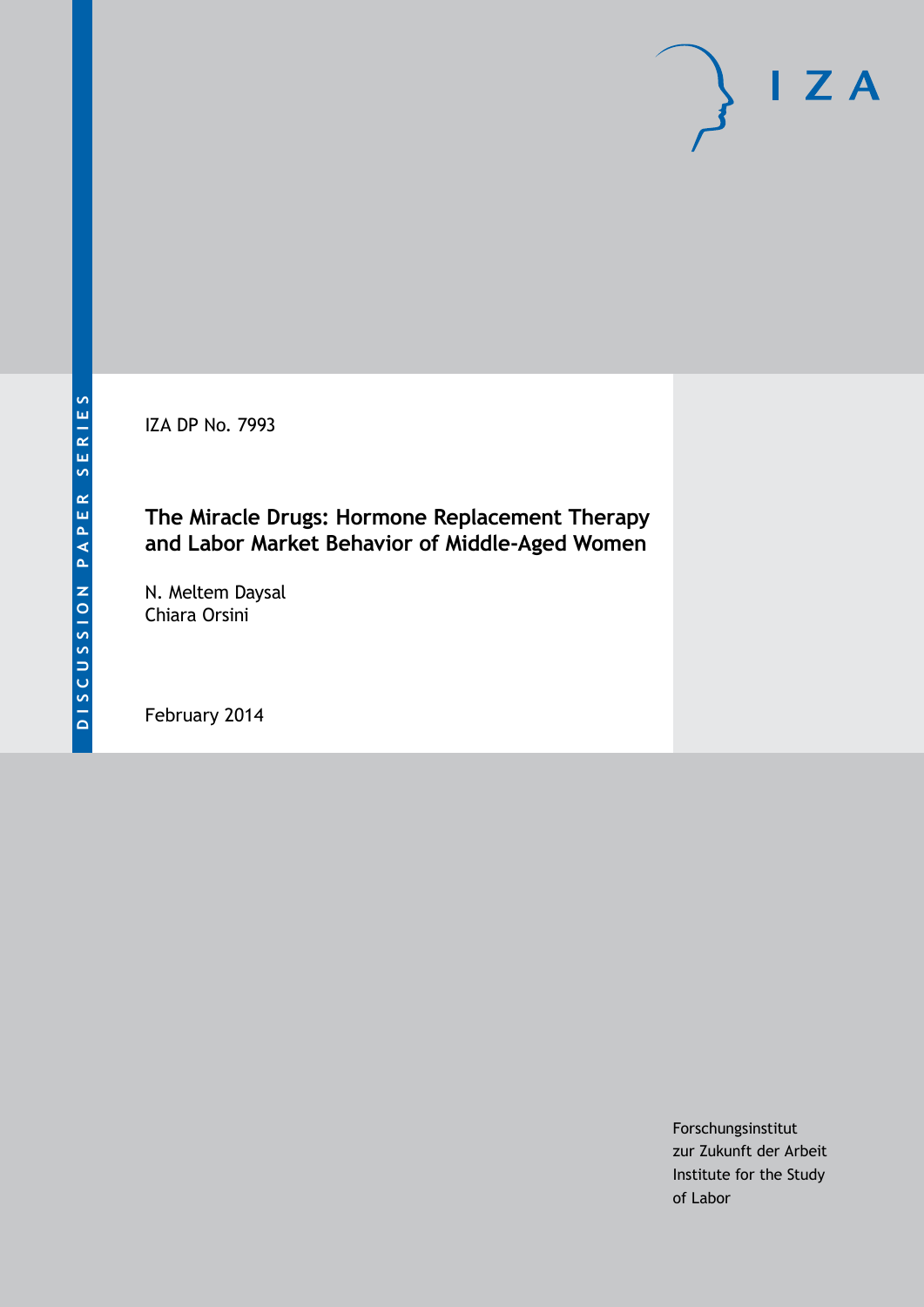# **The Miracle Drugs: Hormone Replacement Therapy and Labor Market Behavior of Middle-Aged Women**

### **N. Meltem Daysal**

*University of Southern Denmark and IZA*

### **Chiara Orsini**

*London School of Economics*

Discussion Paper No. 7993 February 2014

IZA

P.O. Box 7240 53072 Bonn Germany

Phone: +49-228-3894-0 Fax: +49-228-3894-180 E-mail: [iza@iza.org](mailto:iza@iza.org)

Any opinions expressed here are those of the author(s) and not those of IZA. Research published in this series may include views on policy, but the institute itself takes no institutional policy positions. The IZA research network is committed to the IZA Guiding Principles of Research Integrity.

The Institute for the Study of Labor (IZA) in Bonn is a local and virtual international research center and a place of communication between science, politics and business. IZA is an independent nonprofit organization supported by Deutsche Post Foundation. The center is associated with the University of Bonn and offers a stimulating research environment through its international network, workshops and conferences, data service, project support, research visits and doctoral program. IZA engages in (i) original and internationally competitive research in all fields of labor economics, (ii) development of policy concepts, and (iii) dissemination of research results and concepts to the interested public.

IZA Discussion Papers often represent preliminary work and are circulated to encourage discussion. Citation of such a paper should account for its provisional character. A revised version may be available directly from the author.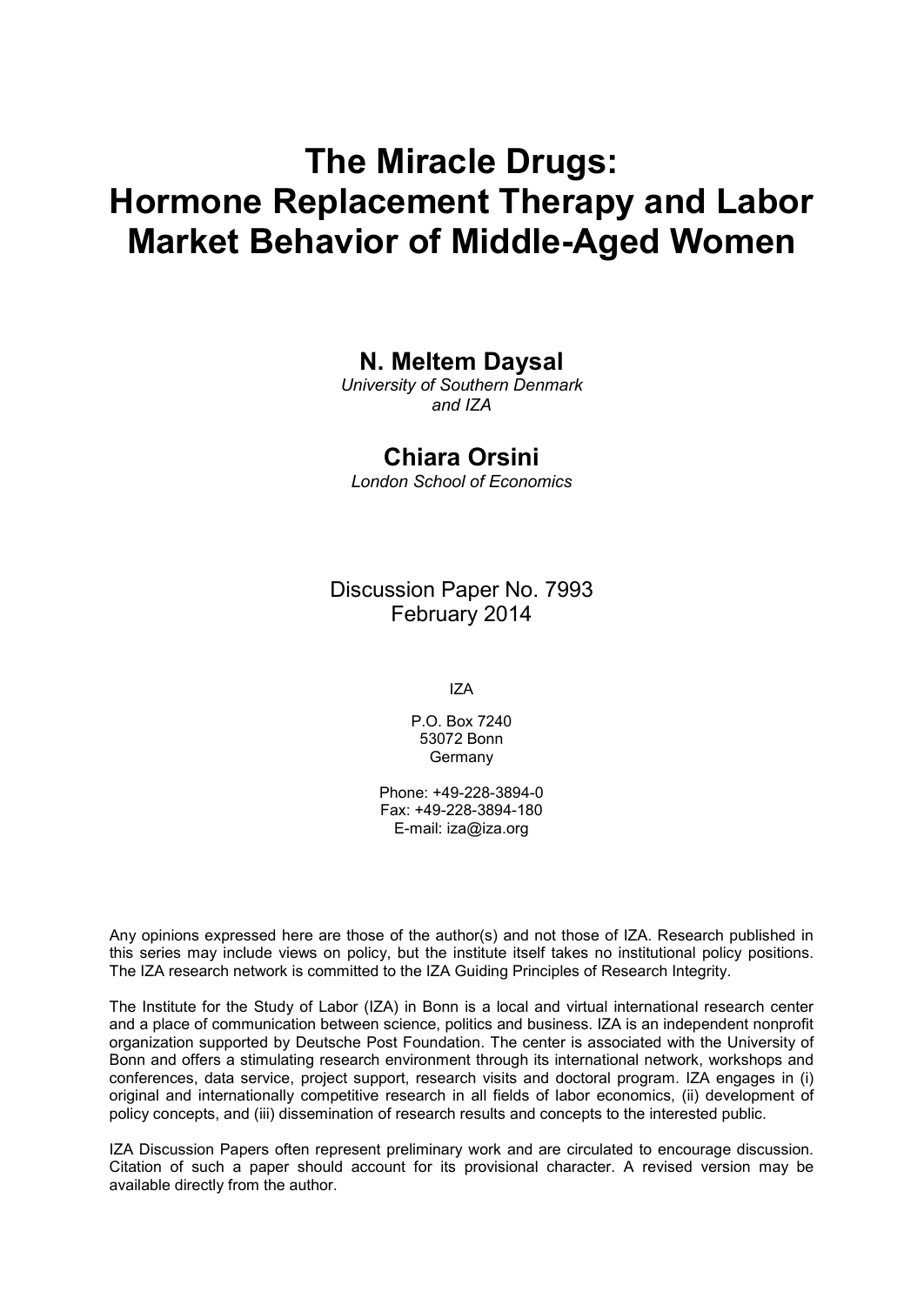IZA Discussion Paper No. 7993 February 2014

# **ABSTRACT**

## **The Miracle Drugs: Hormone Replacement Therapy and Labor Market Behavior of Middle-Aged Women**

In an aging society, determining which factors contribute to the employment of older individuals is increasingly important. We examine the impact of medical innovations on the employment of middle-aged women focusing on the specific case of Hormone Replacement Therapy (HRT), a common treatment for the alleviation of negative menopausal symptoms. HRT medications were among the most popular prescriptions in the United States until 2002 when the Women's Health Initiative Study – the largest randomized control trial on women ever undertaken – documented the health risks associated with their long term use. We exploit the release of these findings within a Fixed Effect Instrumental Variable framework to address the endogeneity in HRT use. Our results indicate substantial benefits of HRT use to the short-term employment of middle-aged women.

JEL Classification: 11, H8, J2

Keywords: employment, pharmaceutical treatments, Hormone Replacement Therapy

Corresponding author:

Chiara Orsini LSE Health and Social Care Department of Social Policy London School of Economics and Political Science Houghton Street London WC2A 2AE United Kingdom E-mail: [chrorsini@gmail.com](mailto:chrorsini@gmail.com)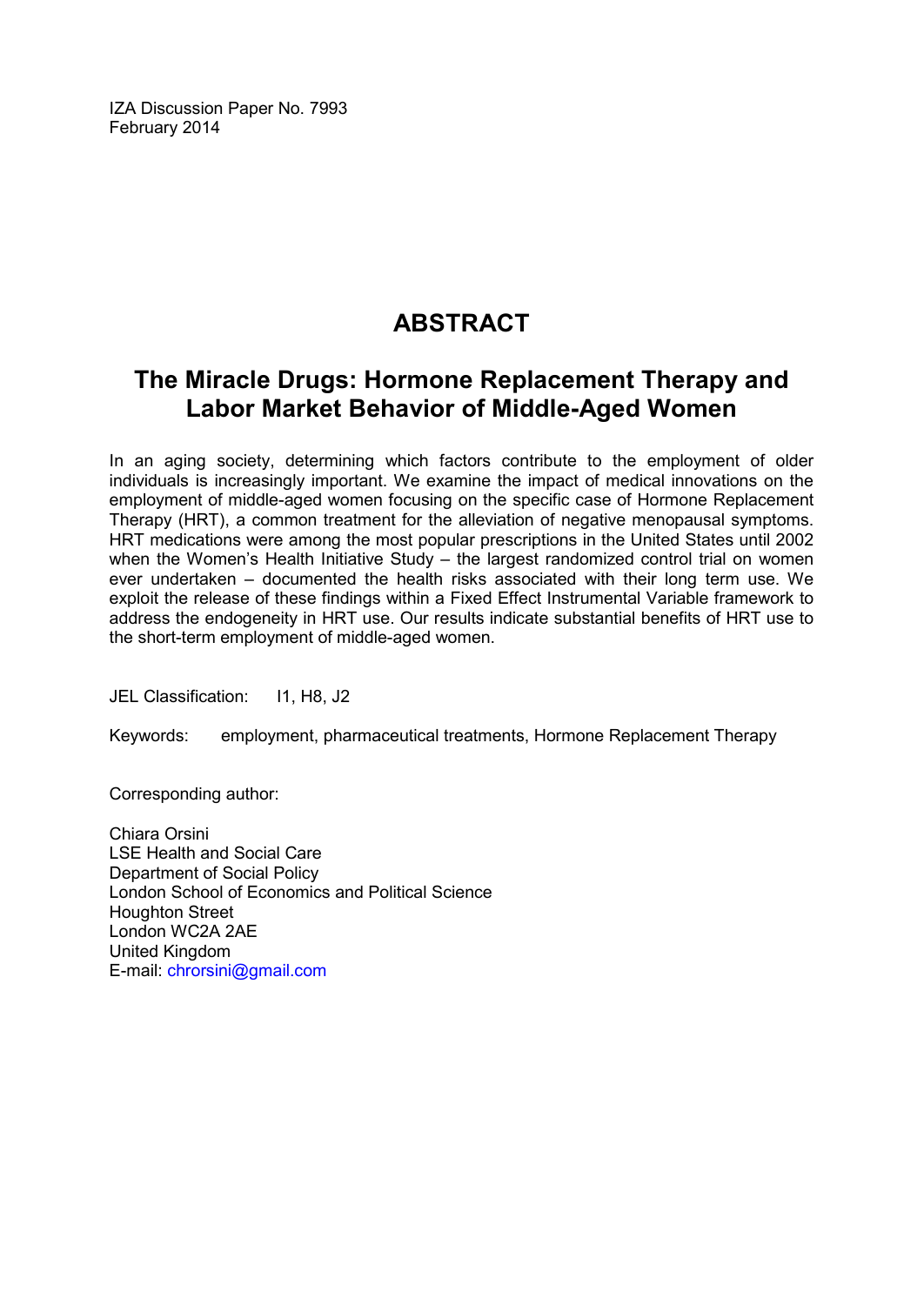#### **1. Introduction**

 $\overline{a}$ 

The increase in labor force participation, and consequently, the increase in employment of women is one of the most striking trends in the twentieth century. Although this trend is likely due to the complex interaction of many factors, <sup>1</sup> available research in economics recognizes, among other causes, the important role of medical innovation in shaping labor market behavior of both men and women (Duggan and Garthwaite, 2012). There are, in particular, some medical innovations that disproportionately affected and, most likely, continue to affect, women's labor market behavior. The advent of the birth control pill, for example, by allowing women to successfully control their fertility and therefore delay marriage, allowed women to increase their human capital (Goldin and Katz, 2002) and enter the labor market (Goldin and Katz, 2002; Bailey, 2006). Also, the development of bacteriology, the introduction of sulfominydes and antibiotics, and the diffusion of blood banks dramatically decreased the death rate for women during child delivery; improved the standardization of obstetric practices; increased availability of pre-natal care and reduced the incidence of post-partum disabilities (Albanesi and Olivetti, 2009). These medical advances, by dramatically improving the health of women of fertile age who decide to have children, were crucial to the increase in labor force participation of women in childbearing years between 1920 and 1965 (Albanesi and Olivetti, 2009).

Despite the evidence on the impact of medical innovations on women's labor market behavior during reproductive years, there is very little research on the labor market effects of medical innovations aimed at women at the end of their reproductive years, commonly known as "menopause transition".<sup>2</sup> In this paper, we examine the impact of Hormone Replacement Therapy (HRT), the most effective medical treatment in

<sup>&</sup>lt;sup>1</sup> For a historical perspective, see Goldin (1990), Goldin (2006) and Acemoglu et al. (2004). Black and Brainerd (2004) and Black and Strahan (2001) focus on how globalization and deregulation trends may have reduced discrimination against women in various occupations. Greenwood et al. (2005) studies the role of household technologies in women's attachment to the labor force. For a discussion of how the shift toward a service and skill-intensive economy has increased the proportion of jobs suitable for women, see, for instance, Weinberg (2000) and Black and Juhn (2000).  $2$  Menopause transition is a period in which fertility progressively declines and women's hormones levels have an erratic pattern (Gardener and Shoback, 2007). To our knowledge, only one study considers the effect of menopause transition on women's labor market behavior: Mvundura, (2007). We discuss this and other related research in Section 3.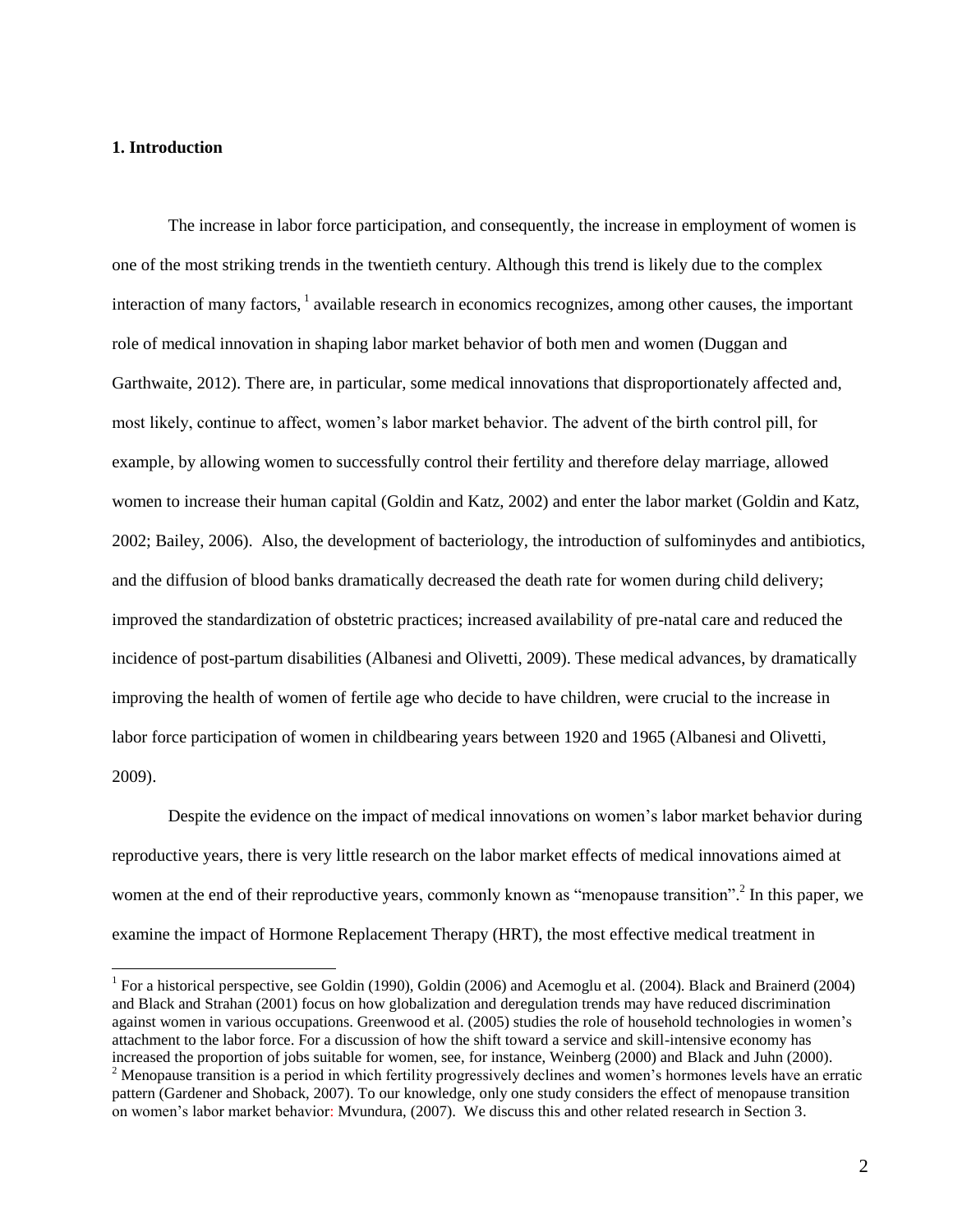alleviating the negative symptoms of menopause transition, on short-term labor market outcomes of middleaged women using data from the Medical Expenditure Panel Survey.<sup>3</sup> This is an important question for several reasons.

First, there is an extensive body of literature linking poor health to lower levels of labor market behavior (Currie and Madrian, 1999). Given that all women experience menopause and 80 percent of these women report experiencing (sometimes severe) negative health symptoms during the menopause transition, including main causes of mood disturbances such as vasomotor symptoms (hot flashes) and genital atrophy (Gardener and Shoback, 2007), understanding how medical treatments of these symptoms impact labor market outcomes is important.

Second, given the substantial rise in medical and pharmaceutical expenditures, policy-makers are increasingly interested in uncovering the returns to medical treatments. HRT, administered through prescription drugs, is the most common medical treatment of menopausal symptoms. For example, Premarin, one of the most commonly used HRT drugs, ranked second in the United States in 2001 (the first year in our sample) in terms of the number of purchased prescriptions and eighth in terms of total drug expenditures.<sup>4</sup>

Empirical identification of the effect of HRT use on employment is difficult, however, because of the endogeneity in HRT use. A woman's decision to use HRT may be related to her (unobserved) preferences for work. In addition, in the United States the primary means to obtain health insurance (which may lower the costs of HRT prescriptions) is through one's employer and as such we may be concerned about a potential reverse causality bias. In order to address the endogeneity in HRT use, we first take advantage of the panel nature of our data and implement individual fixed effects models. Our results using fixed effects models indicate that HRT use increases the short-term employment of women aged 40 to 55 (the group most likely to suffer from negative symptoms associated with the menopause transition, hence our "treatment" group), by 2.44 percent.

 $\overline{a}$ 

 $3$  The nature of the panel data used in this paper does not allow us to investigate long-term effects of HRT use. <sup>4</sup> According to data from the Medical Expenditure Panel Survey, 53,789,424 Premarin prescriptions were purchased in 2001 with a total expenditure of \$1,954,439,720. (see [http://www.meps.ahrq.gov/mepsweb/data\\_stats/summ\\_tables/hc/drugs/2001/hcdrugest\\_totpur2001.shtml](http://www.meps.ahrq.gov/mepsweb/data_stats/summ_tables/hc/drugs/2001/hcdrugest_totpur2001.shtml) and [http://meps.ahrq.gov/mepsweb/data\\_stats/summ\\_tables/hc/drugs/2001/hcdrugest\\_totexp2001.shtml\)](http://meps.ahrq.gov/mepsweb/data_stats/summ_tables/hc/drugs/2001/hcdrugest_totexp2001.shtml).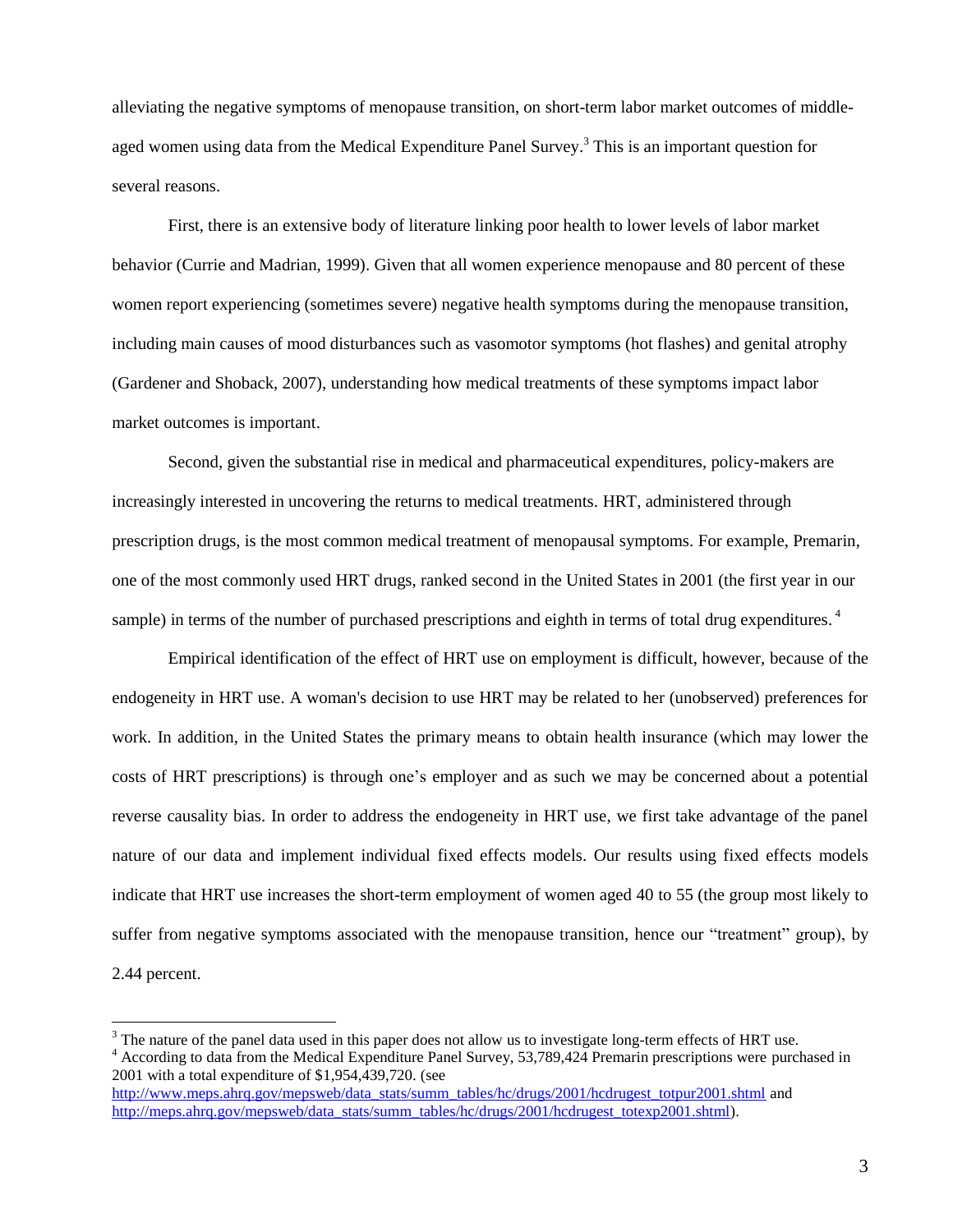While the use of fixed effects methods alleviates concerns about a bias arising from individual timeinvariant factors, it does not eliminate the possibility of a bias from time-varying unobservable determinants of employment that are also correlated with HRT use. Hence, our second method exploits the release in 2002 of the findings of the Women's Health Initiative Study (WHIS) – the largest randomized controlled trial of women's health – which demonstrated that long-term HRT use increases the risk of heart attacks, stroke, blood clots and breast cancer among healthy post-menopausal women. As we detail in Section 2, the HRT component of the WHIS was scheduled to run until 2005 but the study was abruptly terminated in July 2002 in the interest of safety. The findings of the study made front pages in all major newspapers and were covered in broadcasts on national television. There was also a strong response to the findings from policy-makers. In particular, the Food and Drug Administration issued a mandate in January 2003 requiring all HRT drugs to include a boxed warning on the increased safety risks. In Figure 1, we show that there is a powerful association between the post-WHIS period and the HRT use among middle-aged women. Using data from the Medical Expenditure Panel survey for 1999-2004, we show a sharp decline in HRT prescription purchases after the WHIS among women aged 40 to 55. Figure 2 shows a decline in employment among women in this age group during the same period, suggesting a possible link between the two phenomena.

However, it is possible that the decline in female employment is caused by other shocks that impact the labor market of women and occur at the same time as the release of the WHIS findings. We therefore use women aged 58 to 70 who do not use HRT to control for employment trends of women aged 40 to 55. The result is an instrumental variable strategy where the identifying instrument for HRT use is given by an interaction term: a post-WHIS dummy variable interacted with a dummy variable for those women aged 40 to 55. Our fixed effects instrumental variables indicate that HRT use increases short-term employment by 32.6 percentage points among women who were induced to not take HRT due to the WHIS findings, but who would have taken HRT otherwise.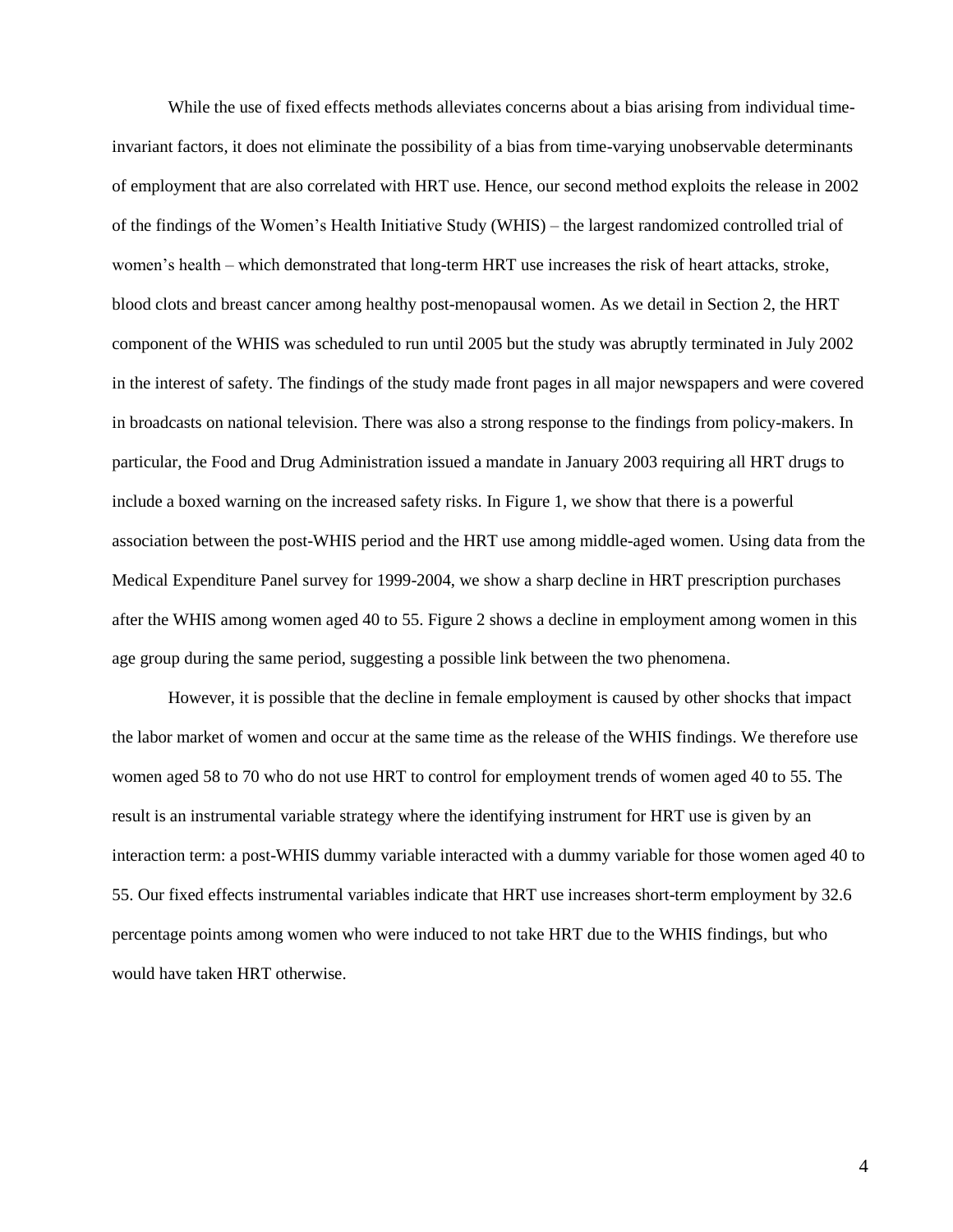Our FE IV results represent a Local Average Treatment Effect (LATE) for the sample of compliers. Back-of-the-envelope calculations<sup>5</sup> suggest that 1,782,535 American women between the ages of 40 and 55 belonged to this group during 2001-2003, representing 5.3 percent of women in this age group. While compliers likely do not represent the average women undergoing the menopause transition, they are plausibly more representative of women experiencing menopausal symptoms that interfere with or prevent regular activities. In fact, evidence from the medical literature suggests that women who experience more severe symptoms are more likely to seek medical help to alleviate such symptoms. For example, using a sample of 454 women aged 45-55 who were premenopausal at baseline and were interviewed 5 times at yearly intervals, Avis et al. (1997) find that frequency and severity of menopausal symptoms were highly related to seeking medical consultation for menopause symptoms. This tendency is also found by Fentiman et al. (2006) in a sample of women aged 45 or older who identified themselves as non-users of HRT because "the symptoms associated with the menopause transition were not bad enough." Medical literature also suggests that menopausal symptoms can be severe enough to prevent usual activities. For example, an early retrospective study of a sample of 1000 women who had their last period five years or more before the study reports that 10.3 percent of respondents recalled to have or have had such severe disturbances related to menopause that they were compelled to bed rest or to absent themselves from work (Barrett et al., 1933).

We contribute to the small but growing literature in economics that examines the economic benefits of pharmaceutical treatments. As we detail in Section 3, this literature generally focuses on at-risk individuals (e.g., Thirumurthy et al., 2008; Berndt et al., 1998) and those with chronic conditions (e.g., Garthwaite, 2012). In contrast, we examine the labor market effects of HRT, a common pharmaceutical treatment used to alleviate negative menopausal symptoms. Consistent with the previous literature, we find substantial economic benefits of HRT use that should be taken into account when considering its cost-effectiveness.

Our results speak directly to the current policy debate on the link between pharmaceutical treatments and rising medical expenditures. The U.S. Department of Health and Human Services predicts pharmaceutical expenditures to double between 2008 and 2017 (Center for Medicaid and Medicare Services, 2007). We

 $\overline{\phantom{a}}$ 

 $<sup>5</sup>$  We use Census data for the calculation, see Section 6.</sup>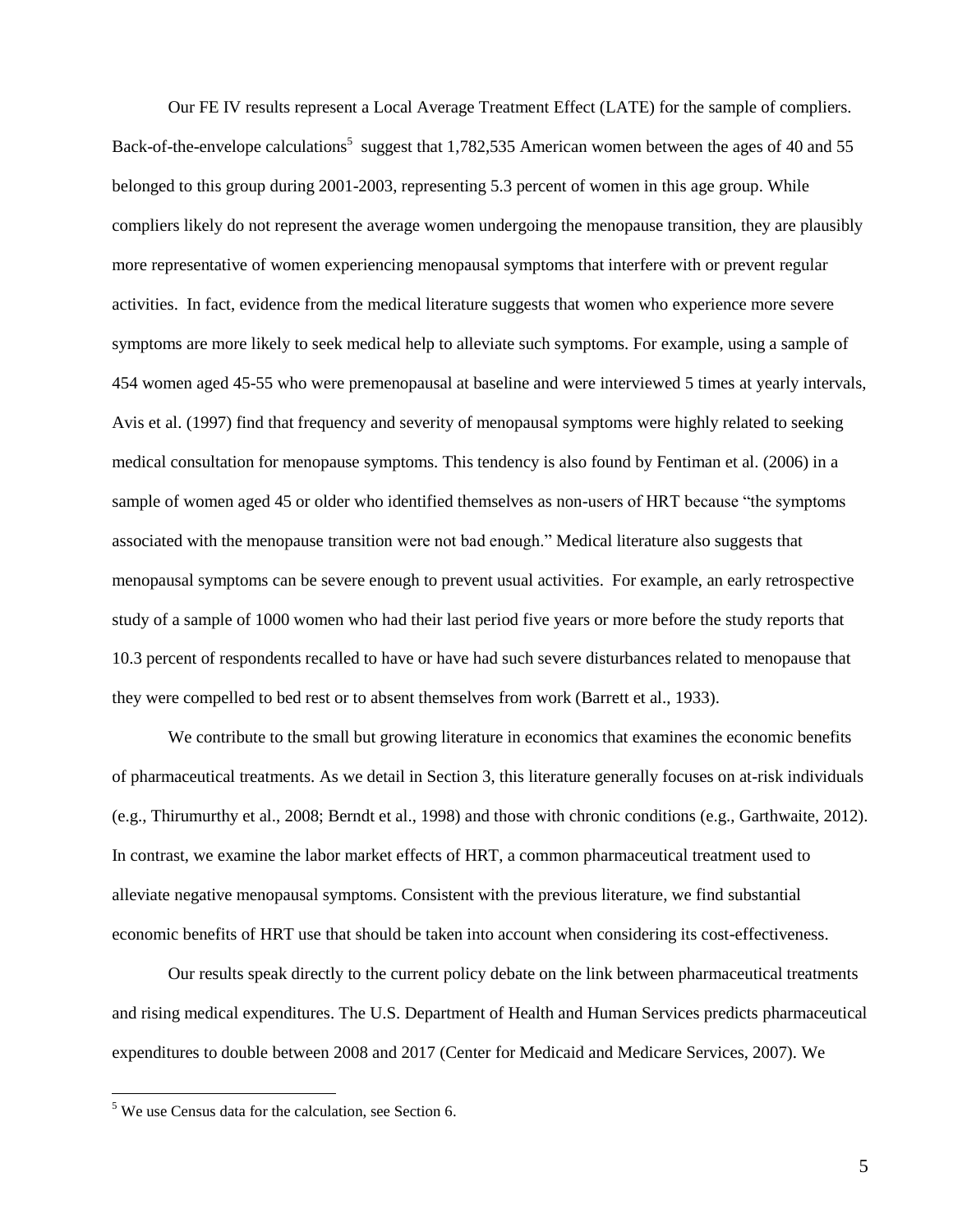contribute to this debate by providing a convincing research design to evaluate the non-health merits of HRT use – a highly relevant question given that menopause is a natural physical change experienced by all women (provided that they live long enough to reach middle age) and a sizeable share of these women go through negative health symptoms.

The paper proceeds as follows: section 2 provides background information on HRT and menopausal transition as well as the history of the WHIS; section 3 provides a review of the literature; section 4 describes the data; section 5 presents the empirical strategy; section 6 presents the results including a discussion on the role of health as the mechanism linking HRT use to labor market outcomes; and section 7 presents our conclusion.

#### **2. Background**

#### *2.1 Menopause and Hormone Replacement Therapy*

Menopause, which marks the end of a woman's fertile years, is a clearly defined event starting twelve months after a woman's last period. The median age at menopause is 51 (North American Menopause Society, 2006) and has remained remarkably stable over time (North American Menopause Society, 2006). Most women experience menopause from age 40 until age 55 with very few exceptions experiencing menopause at younger or older age ages (Jacobsen et al., 2003; Broekmans et al., 2007).

The menopause transition is a period that starts with increased variability in menstrual cyclicity and ends with the final menstrual period. During the menopause transition, female ovaries shrink and the hormones primarily produced by them (estrogen and progesterone) start to fluctuate, sometimes with very high or very low chaotic patterns (Gardener and Shoback, 2007). This dramatic variability may lead to an increase in symptomatology during the perimenopause years (Gardener and Shoback, 2007). The disorders associated with changes in estrogen levels include vasomotor symptoms and urogenital atrophy.

Vasomotor symptoms are commonly denoted as hot flashes if they occur during the day and are known as night sweats if they occur during the night. Symptoms associated with hot flashes include: a feeling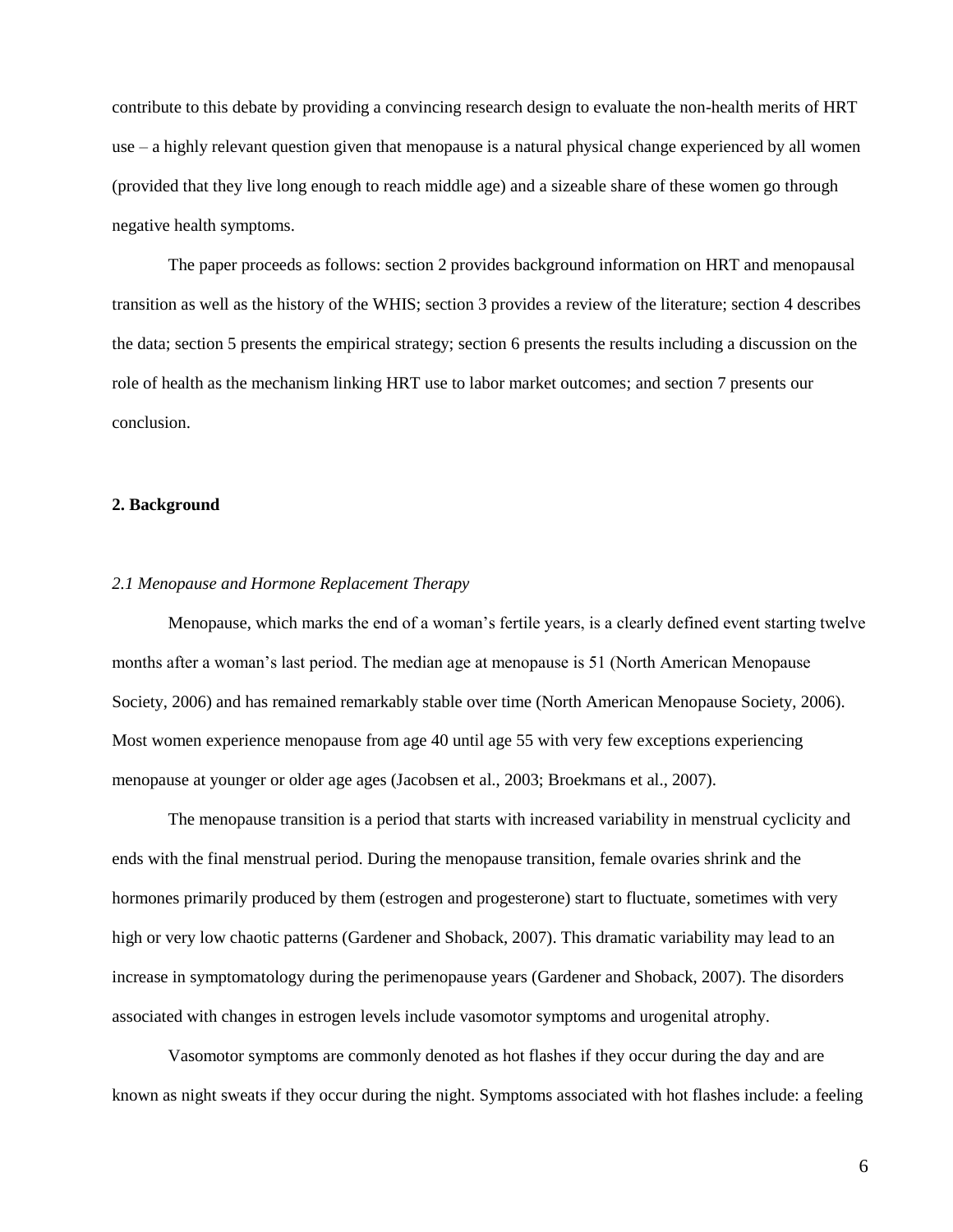of warmth spreading through the upper body and face; a flushed appearance with red, blotchy skin; rapid heartbeat; perspiration, and a chilled feeling when hot flashes subside. Nighttime hot flashes can wake the subject from sleep and, over time, cause chronic insomnia. These sleep disturbances eventually can lead to memory problems, anxiety and depression in some women (Gardener and Shoback, 2007). Vasomotor symptoms are experienced with greatest frequency during the stages in which the menstrual cycle becomes erratic (generally defined as two skipped cycles) and can occur for a period of up to five years after the last menstrual period.

The urogenital tract (Strurdee and Panay, 2010) is also sensitive to the decline in estrogen and it is estimated that about half of postmenopausal women experience symptoms related to urogenital atrophy. Although some symptoms, like vaginal dryness, start in the early postmenopausal years (Strurdee and Panay, 2010), vaginal atrophy becomes clinically apparent 4 to 5 years after menopause.

HRT is a treatment that involves taking small doses of female hormones that the natural aging process takes away. It is found to be the best medical remedy for hot flashes and urogenital atrophy (Gardener and Shoback, 2007). Once started, it takes only two weeks for HRT to successfully reduce negative symptoms experienced during the menopause transition (Watkins, 2007a). Partly due to their effectiveness, HRT prescriptions were very popular during the pre-WHIS period. The available statistics reflect this popularity with the number of oral estrogen prescriptions increasing from 14 million in 1980 to 20 million in 1986 to 31.7 million in 1992 (Kennedy, 1985; Hemminki et al, 1988; Wysowski et al., 1995). In that year, Premarin, the conjugated estrogen by Wyeth-Ayerst Laboratories, became the most frequently prescribed drug in the United States and remained in the top two most prescribed drugs for every year during the 1990s (Watkins, 2007a). Given the prevalence in HRT use, the findings of the WHIS documenting the safety risks of longterm HRT use were received with much interest by the medical professionals, the policy-makers, and the public. We turn to the WHIS and its findings in the next section.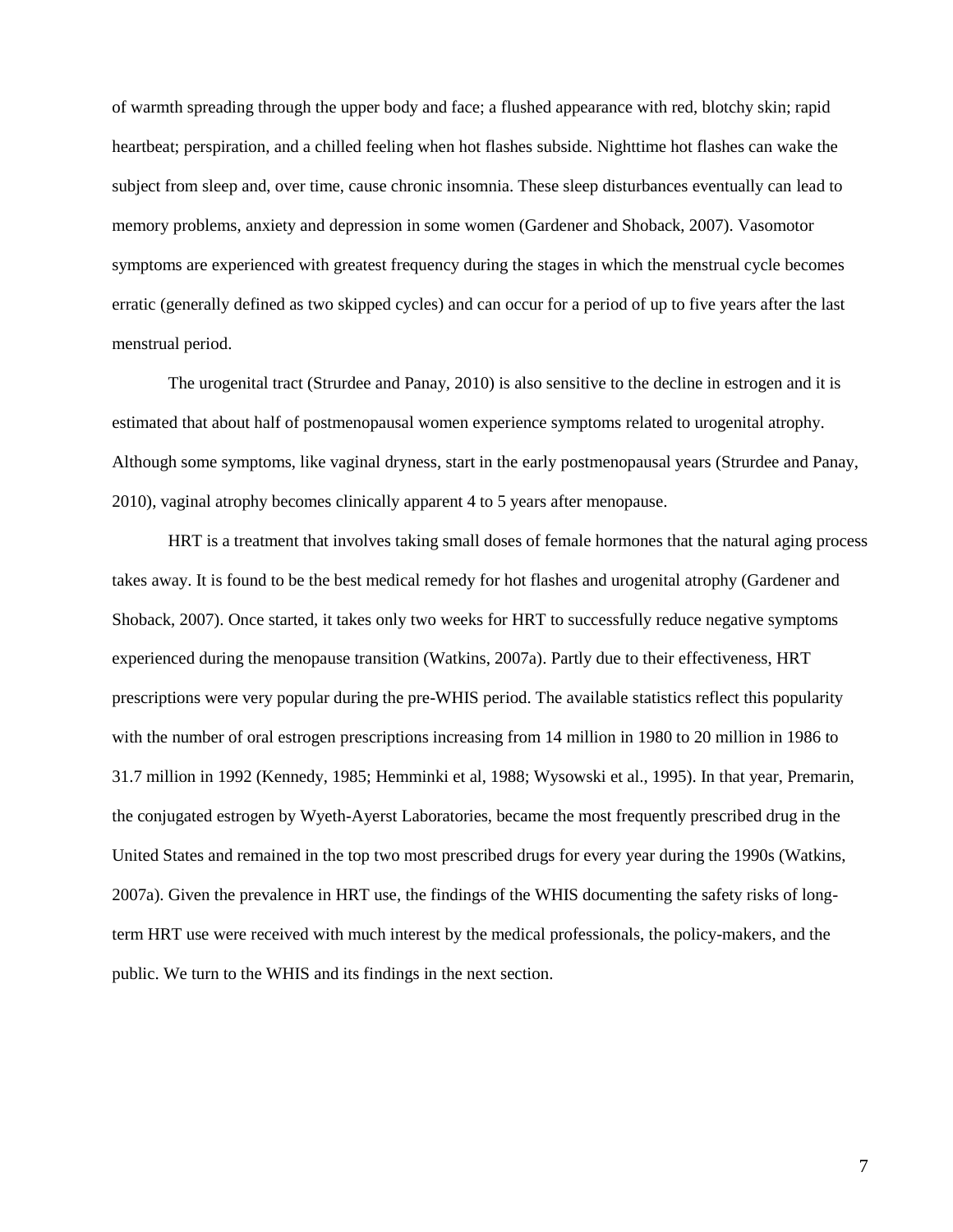#### *2.2 The Women's Health Initiative Study*

l

The WHIS was launched in April 1991 with the aim of evaluating the effectiveness of several strategies for preventing major diseases and promoting good health among post-menopausal women. The study was composed of four clinical trials and one observational study. A federally funded program, the WHIS started recruiting women in 1998 and had 161,800 participant postmenopausal women aged 50 to 79. Among the four clinical trials, the one most closely watched was the HRT trial randomizing 16,608 women into a treatment group that received estrogen-progestin versus a control group that received a placebo.<sup>6</sup> While the trial was supposed to run until March 2005, it was abruptly terminated in July 2002 in the interest of safety. The Writing Group for the Women's Health Initiative Investigators released the results of the trial to the medical community on July 9, 2002 with an article posted online at the *Journal of the American Medical Association*. According to the findings, women in the treatment group had an increased risk of breast cancer (26 percent higher than the control group), coronary heart disease (29 percent higher), stroke (41 percent higher) and blood clotting (213 percent higher). The treatment group also had a decreased risk of colorectal cancer (36 percent), endometrial cancer (17 percent) and hip fracture (34 percent). The above numbers in absolute terms implied eight more breast cancers; seven more coronary heart disease events; eight more strokes; eight more blood clotting, but six fewer colorectal cancers and five fewer hip fractures per ten thousand women each year (Watkins, 2007a).

The results were widely reported in the popular media, with a diverse degree of accuracy (Watkins, 2007a). The FDA took notice and in early January 2003 announced a formal name change for HRT drugs as "menopausal hormone therapy" and mandated that all estrogen and estrogen-progestin products include a boxed warning on their labels about the increased risk of heart attacks, strokes, blood clotting and breast cancer among postmenopausal women. The FDA currently recommends HRT use for relief of "moderate to severe vasomotor symptoms associated with menopause, treatment of vulvar and vaginal atrophy, and

<sup>&</sup>lt;sup>6</sup> The other participants were sorted into an HRT trial randomizing estrogen-only drugs for women without a uterus, a trial testing whether calcium and vitamin D reduced fractures, and a trial involving dietary modification to test whether a low-fat diet prevents breast and colorectal cancer. Finally, the observational study involved 100,000 women who were not asked to take any medication or modify their lifestyle. The main goal of the observational study was to provide additional knowledge about risk factors for a range of conditions, such as cancer, fractures and cardiovascular diseases (The Women's Health Initiative Study Group, 1998).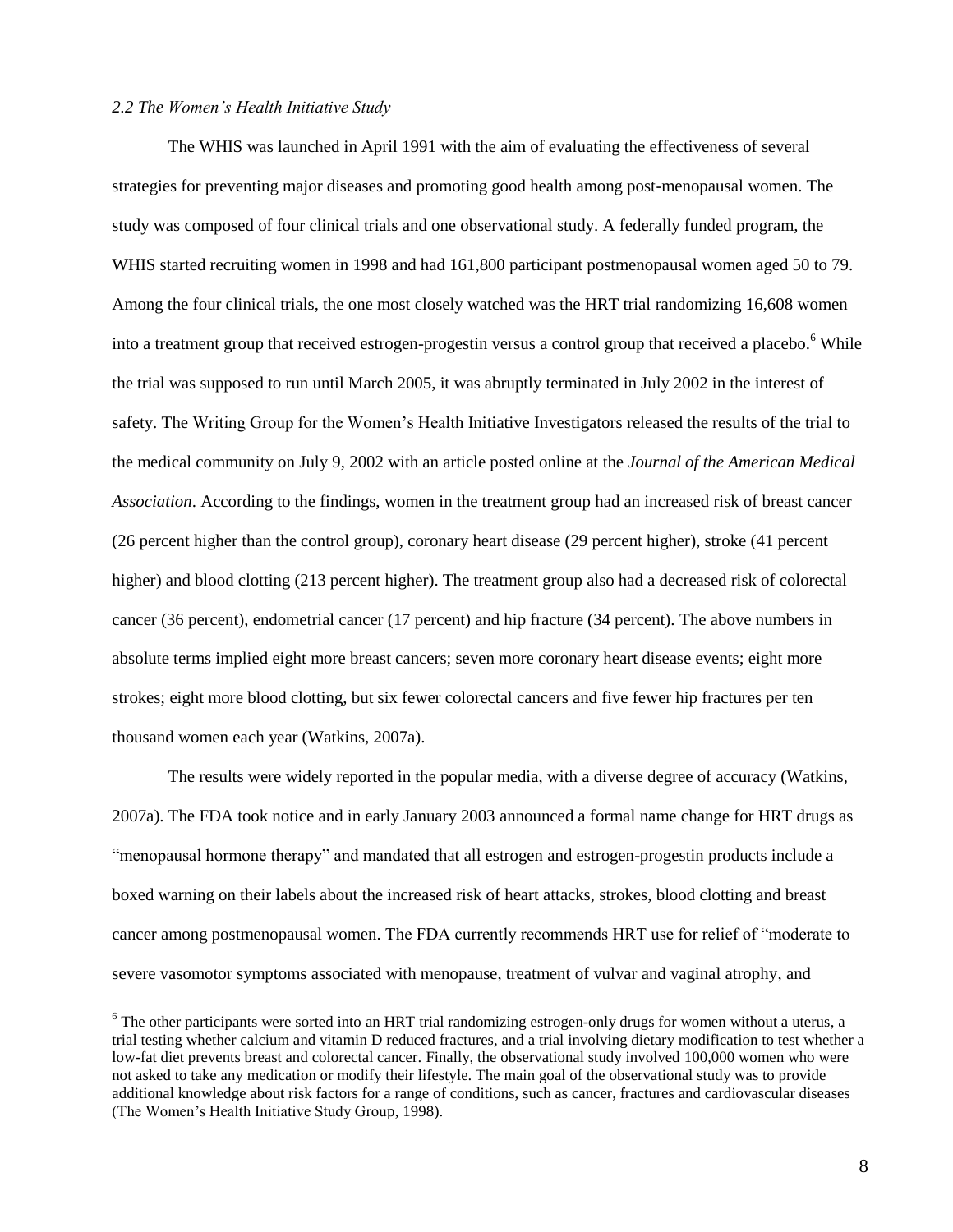prevention of postmenopausal osteoporosis" and emphasizes that any HRT treatment should be done in the lowest dose and for the shortest necessary duration. While the main findings of the WHIS and the subsequent policy messages concerned long-term HRT use among postmenopausal women, Figure 1 indicates that there were substantial spillovers to middle-aged women's consumption of HRT products.

Overall, the discussion in this section suggests that the abrupt termination of the HRT trial, the highly publicized nature of the findings, and the strong response of policy makers to the news make the release of the WHIS findings an ideal quasi-experiment when examining the impact of HRT use on labor market outcomes.

#### **3. Related Literature**

Our paper is related to three strands of literature. First, we contribute to previous economic studies examining the labor market effects of pharmaceuticals.<sup>7</sup> The majority of this literature focuses on at-risk individuals, such as those with HIV/AIDS (e.g., Thirumurthy et al., 2008) and the mentally ill (e.g., Berndt et al., 1998), and on individuals with chronic conditions such as arthritis (e.g., Garthwaite, 2012). A common finding is that pharmaceutical treatments are beneficial for the labor market outcomes of the impacted individuals. We add to this growing body of research by examining the impact of pharmaceuticals intended to alleviate negative symptoms of menopause – a natural physical change experienced by all women if they live long enough to reach middle age.

To our knowledge only one other paper has examined this question. Using data from the National Longitudinal Survey of Young Women for 1995-2003, Mvundura (2007) examines the impact of different phases of the menopause transition on labor market outcomes.<sup>8</sup> While the primary focus of the paper is on the effect of different phases of menopause transition, it also checks whether the impact of these phases on labor market outcomes vary by HTR use status. Using panel data models, Mvundura (2007) finds that HRT use increases the labor force participation of those who had surgical menopause but does not find any evidence of

<sup>&</sup>lt;sup>7</sup> For a review of this literature, see Duggan and Garthwaite (2012).

<sup>&</sup>lt;sup>8</sup> The menopause transition stages include premenopause, perimenopause, surgical menopause and natural postmenopause. The labor market outcomes studied are labor force participation, weekly hours worked, full time employment and an indicator for self- employment.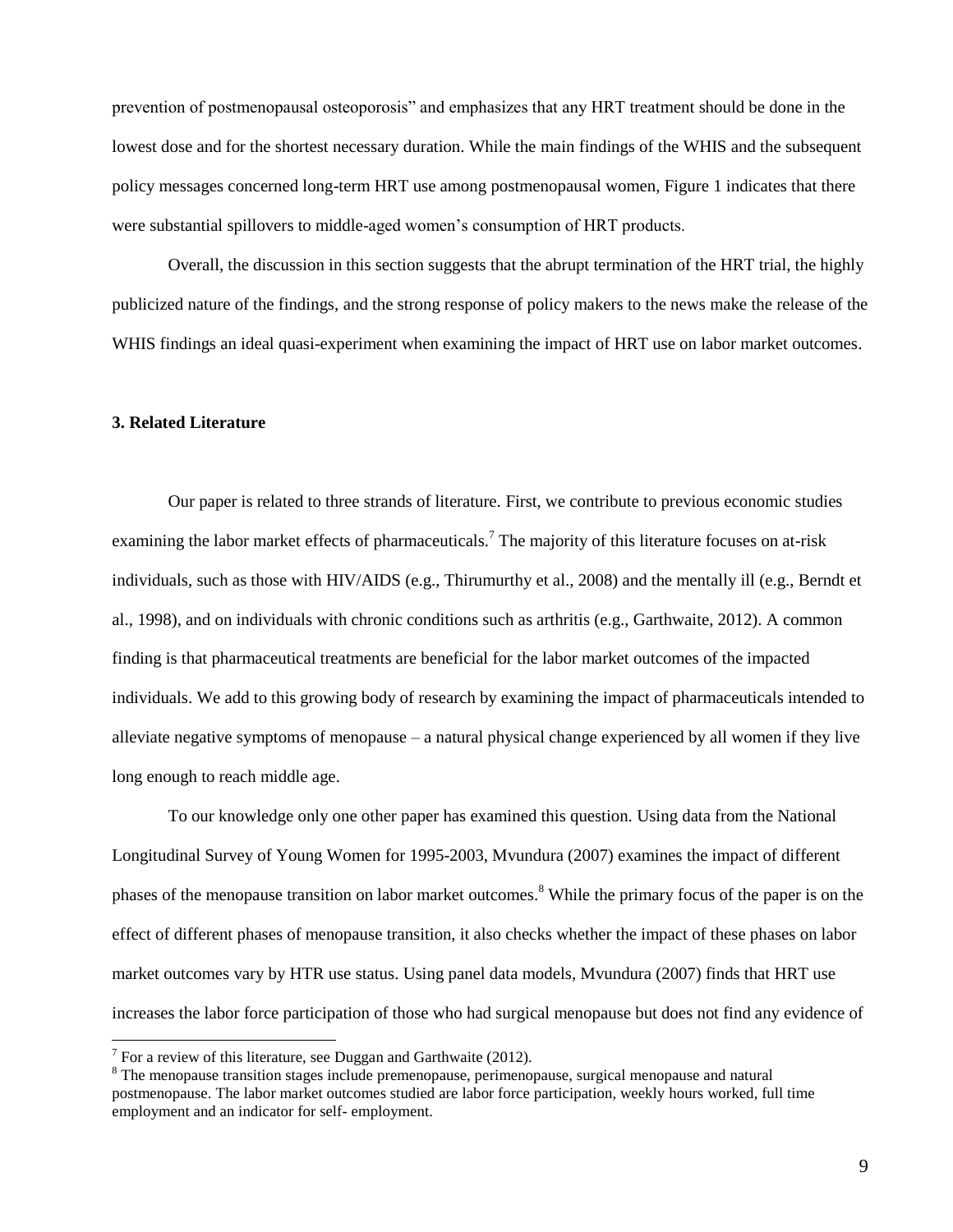a differential impact for individuals at the perimenopause or natural postmenopause stage. There is also no evidence of a differential impact on number of hours worked or the likelihood of full-time and selfemployment. The major limitation of this study is the possibility of a remaining bias from unobserved timevarying determinants of employment that are also correlated with HRT use or from reverse causality (e.g., if women decide to work in order to have health insurance). In this paper, we explicitly address this issue using a novel source of exogeneous variation in HRT use within a fixed-effects instrumental variables framework.

Our paper is also related to the medical literature investigating the impact of HRT use on health since an extensive literature in economics documents that health has a direct effect on labor force participation (see Currie and Madrian, 1999). Conducting a meta-analysis of twenty one clinical trials, MacLennan et al. (2001) find that HRT treatments are highly effective in treating vasomotor symptoms with a 77 percent reduction in the frequency of weekly hot flashes, as well as their severity, when compared to a placebo. Similarly, using a sample of 875 postmenopausal women aged 45-64 randomly assigned to a placebo or four different regimes of estrogen and estrogen plus progestin treatment, Greendale et al. (1998) find marked improvements in selfreported vasomotor symptoms among the treated one year after the start of the trial. Finally, conducting a meta-analysis, Cardozo et al. (1998) find that HRT treatments are also effective in the treatment of urogenital atrophy. Given this evidence and the economics research linking health and labor market outcomes, it is logical to hypothesize that HRT may impact labor market outcomes through changes in individual health.

#### **4. Data**

We use two sources of data to conduct the empirical analysis. The first one is the Household Component of the Medical Expenditure Panel Survey (MEPS), a comprehensive, nationally representative survey of the U.S. civilian non-institutionalized population. Respondents in MEPS are surveyed about their medical care use, health related behavior, perceived health status, and expenditures over a period of two years through five interview rounds. Moreover, MEPS queries respondents on their labor market behavior, so that information on employment, hours of work and wages are available in each interview round.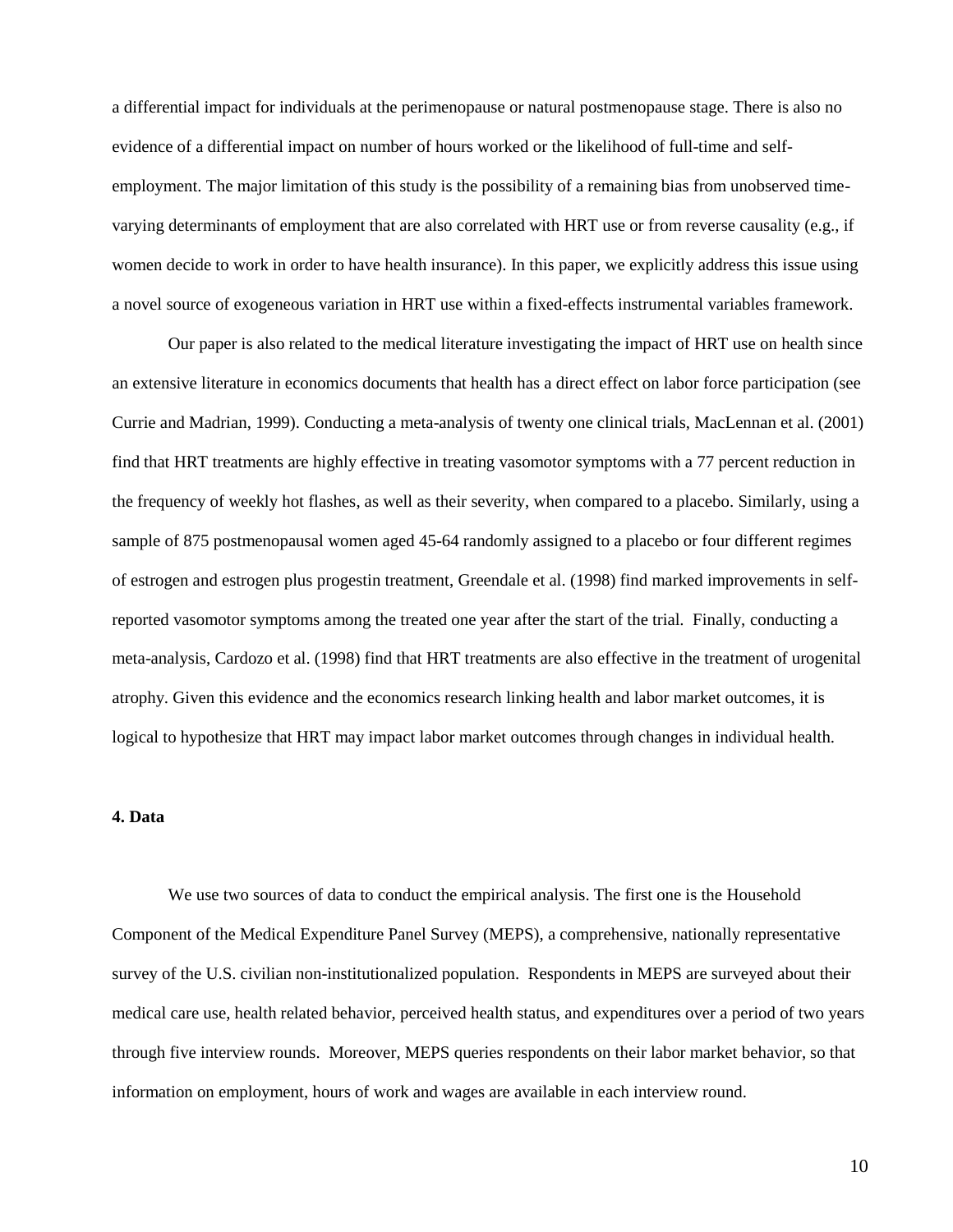We focus on panels 6 and 7 of the Household Component spanning years 2001-2003 because these two panels contain information on the same individuals before and after the release of the WHIS findings. The "treatment" group consists of women aged 40 to 55 since the medical literature suggests that the negative symptoms of the menopause transition are most likely to manifest themselves during these ages.<sup>9</sup> As discussed before, the treatment group experienced a substantial decline in HRT use after the release of the WHIS findings during which there was also a decline in employment. In order to control for secular trends in female employment, we use women aged 58 to 70 who do not use HRT as a "control" group.<sup>10</sup>

We link the annual Full Year Household Component consolidated data files with the prescription medicine component of MEPS. The latter includes information on respondents' prescription purchases in each round along with the three digit International Classification of Disease Codes 9 (ICD9) of the conditions for which each prescription medicine was purchased. The unit of analysis in the prescription data is the individual prescription for each respondent in the calendar year. We classify respondents as using HRT if at any time during the round they report having purchased HRT products at least once. In order to successfully link HRT prescriptions with the MEPS Household Component we need to identify the HRT prescription medicines available on the market during the period under study. We obtain this information from the Physician's Desk Reference Companion Guide (PDRCG), an annual publication that lists under the "Therapeutic Indications Index" all the medications along with the conditions for which they are indicated. HRT prescriptions (both brand names and generics) can be found under the label "Menopause, Vasomotor Symptoms of." Our final dataset, including information on labor market behavior and HRT use of each respondent, contains 21,731 observations. Table 1 provides summary statistics for selected variables.

#### **5. Empirical Strategy**

We are interested in examining the causal effect of HRT use on the labor market outcomes of middleaged women. The primary challenge stems from the endogeneity in HRT use. For example, women who are

 9 http://familydoctor.org/online/famdocen/home/women/reproductive/menopause/125.html.

 $10$  We discuss the choice of the control group in more detail in Section 5.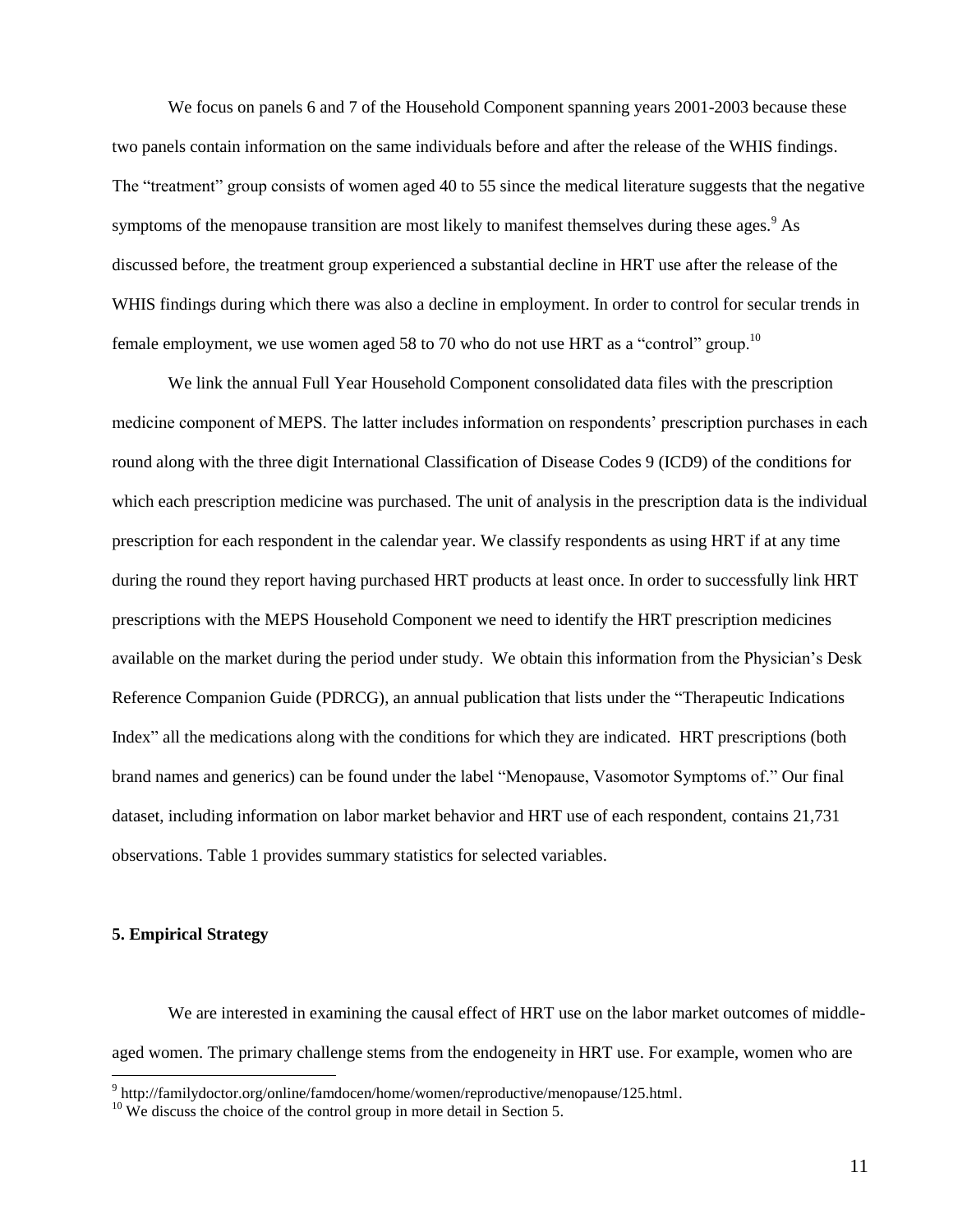more attached to the labor market may prefer to use HRT. Similarly, we may be concerned about reverse causality whereby employment facilitates access to health insurance and thus to HRT treatment. Failing to account for this could lead to a spurious correlation between HRT use and labor market outcomes. In order to account for this potential endogeneity, we first identify the effects of HRT use on employment using panel data models*.*

They key equation of interest can be described as:

 $\overline{\phantom{a}}$ 

$$
y_{it} = \gamma_i + HRT_{it}\delta_1 + X_{it}\delta_2 + \text{year}_i\delta_3 + \eta_{it}
$$
\n(1)

where the unit of observation is woman *i* in interview round *t* (which represents roughly a period of 5 months).<sup>11</sup> The outcome variable,  $y_{it}$ , is a dummy variable that equals 1 if woman *i* is employed in round *t* and 0 otherwise. The main independent variable,  $HRT_{it}$ , is an indicator that takes on the value 1 if the respondent reports having purchased an HRT product at least once during round  $t$ .  $X_{it}$  is a set of exogenous covariates, including a cubic in age, and a panel-specific linear time trend. The panel-specific linear time trend controls for learning within each panel. In particular, respondents may change the way they answer questions over time because they get accustomed to taking surveys. *year<sup>t</sup>* is a set of dummy variables equaling 1 in year  $t$  and 0 otherwise. Finally,  $\gamma_i$  is a fixed effect that corrects for selection into HRT use based on unobserved individual characteristics that are time-invariant or that change slowly over time.

The key identifying assumption of this fixed effects (FE) model is that HRT use is uncorrelated with unobserved factors that vary over time and are, in turn, correlated with the outcome. More formally, if:

$$
E(\eta_{it} | HRT_i, X_i, \gamma_i, year) = 0, \qquad t = 1, 2, ..., T
$$
 (2)

<sup>&</sup>lt;sup>11</sup> We model HRT use in period  $t$  as affecting the outcome variable in period  $t$  because the medical literature suggests that it takes only two weeks for HRT to effectively reduce negative symptoms experienced during the menopause transition (Watkins, 2007a).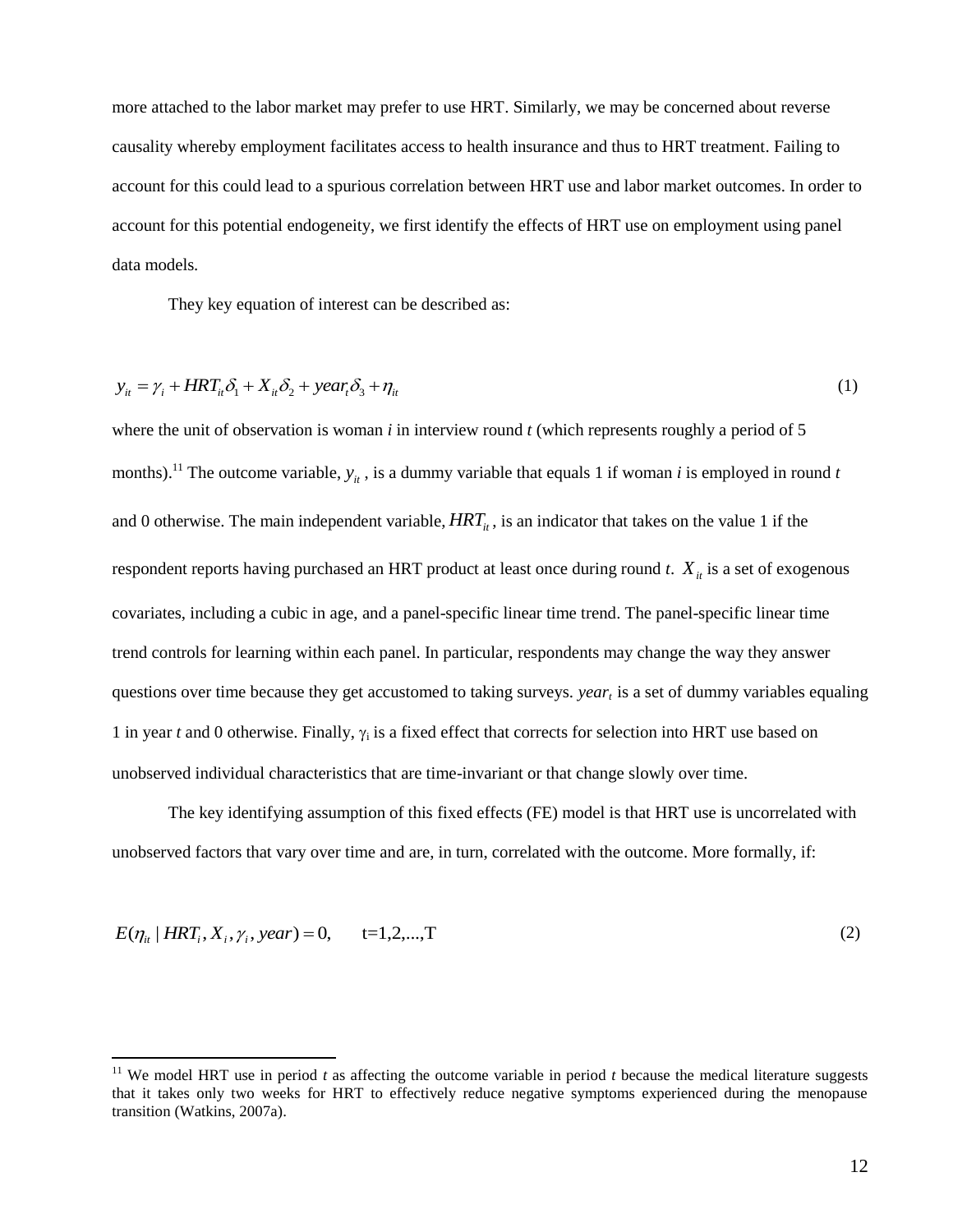then  $\delta_1$  represents the causal effect of HRT use on labor market outcomes. This assumption, while commonly made in panel data applications, is non-trivial as there are many time-varying factors that could affect both HRT use and labor market outcomes. For example, temporary fluctuations in individual productivity could induce individuals to take up HRT treatments (reverse causality).

To address this issue, we implement a fixed-effects instrumental variables (FE IV) strategy. In particular, we exploit the information on the harmful effects of long-term HRT provided by the WHIS as an exogenous source of variation in HRT use. As discussed in Section 2.2 the WHIS was abruptly terminated due to safety concerns, the findings were highly publicized and followed by strong policy responses. Motivated by this observation, we construct an instrumental variable for HRT use based on the timing of the release of the WHIS findings. Since there may be other factors that impact the labor market outcomes of middle-aged women and occur at the same time as the release of the WHIS findings, we incorporate in our analyses women aged 58 to 70 who do not use HRT as a control group. The identifying instrument for HRT use is given by an interaction term: a post-WHIS dummy variable interacted with a dummy variable for the treatment group. The following equations describe the first stage and the reduced form, respectively:

$$
HRT_{it} = \theta_{1i} + Post_t * Women4055_{it}\lambda_1 + X_{1t}\psi_1 + year_t\rho_1 + \xi_{1it}
$$
\n(3)

$$
y_{it} = \theta_{2i} + Post_t * Women4055_{it} \lambda_2 + X_{it} \psi_2 + year_t \rho_2 + \xi_{2it}
$$
(4)

where *Post<sub>t</sub>* is an indicator for the period after July 2002 and *Women*4055<sub>*it*</sub> is an indicator for those women aged 40 to 55. Note that these specifications correspond to a difference-in-differences model.<sup>12</sup>

 $\overline{\phantom{a}}$ 

 $12$  It is worth discussing why we do not include in our control group all women aged 58-70. Women in this age group are most likely to be post-menopausal and do not suffer from negative menopausal symptoms anymore. Among these, some are prescribed HRT with the intension of preventing osteoporosis and heart disease. When the WHIS findings were announced, HRT use declined in this group as well. Since these women use HRT for preventive purposes only and do not suffer negative health symptoms after discontinuing it (i.e., HRT use should not impact labor market outcomes), we can still use them to predict the time path of labor market outcomes among women aged 40-55. However, the fact that some women who used HRT discontinued it after the WHIS indicates that including all women aged 58-70 would provide a weaker instrument: the first stage would be weaker. In Section 6, we show that estimates from fixed effects and reduced form models yield qualitatively similar results when using all women aged 58-70 as the control group but we indeed have a much weaker first stage.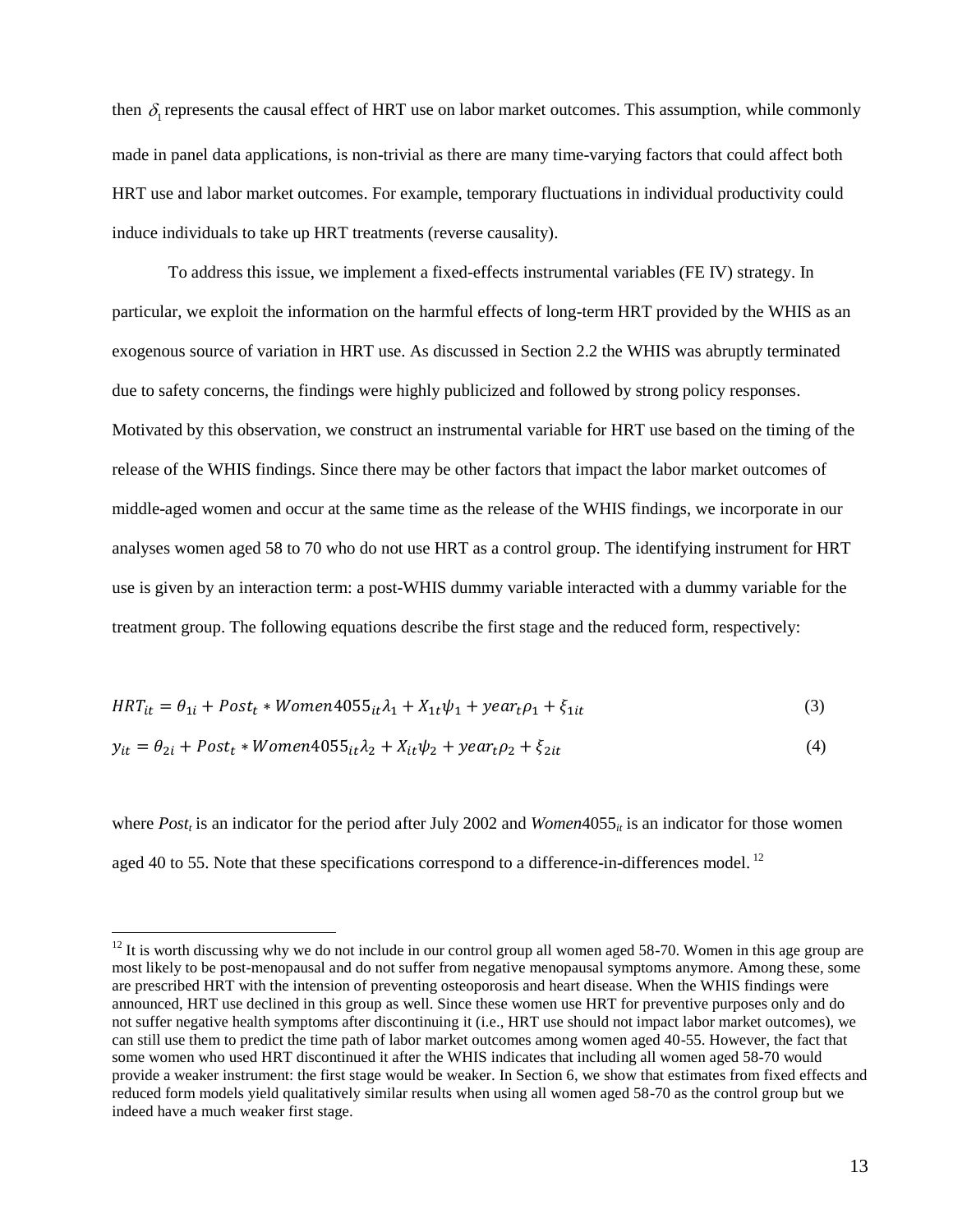In order for the FE IV method to yield consistent estimates of the parameter of interest, three conditions must be satisfied. First, the instrument must be a strong determinant of HRT use (the relevance condition). Figure 1 shows a sizeable decline in HRT use following the release of the WHIS findings, indicating the strong correlation between the timing of the "WHIS intervention" and HRT use. More formally, the relevance condition can be tested using the results of the first stage equation. As a rule-ofthumb, if the first-stage F-statistic testing the significance of the instrument is greater than 10, then the instrument is considered strong.

A second assumption needed for the FE IV results to be consistent is the instrument excludability. Intuitively, the excludability condition states that the instrument affects labor market outcomes only through its impact on HRT use. In our framework, this means that the control group (women aged 58-70) correctly predicts the time path of the labor market outcomes of the treatment group (women aged 40 to 55) in the absence of the treatment (the release of the WHIS findings). While this is basically an untestable assumption, we suggest its plausibility in two ways. First, we show that the evolution of labor market outcomes between treated and control women follow the same trend before the release of the WHIS findings, lending confidence to the assumption that they would have followed similar trends in the absence of the "WHIS intervention." Second, following Bertrand et al. (2004), we conduct placebo tests and show that there are no significant differences in the labor market outcomes of treatment and control groups during the periods when there was no intervention.

The final assumption needed for the FE IV to yield consistent estimates is monotonicity. This assumption states that while the instrument may not impact all individuals, those who are impacted by it are all impacted in the same way. In particular, it rules out a scenario where the WHIS study findings lead some middle-aged women to increase their HRT use.

Our FE IV strategy identifies the local average treatment effect (LATE) for women who stop using HRT only because of the WHIS findings, but would use it otherwise. This population of "compliers" is likely not a random draw from the population and thus the effect of HRT use may not reflect the average treatment effect. That said, compliers are plausibly more representative of women experiencing menopausal symptoms

14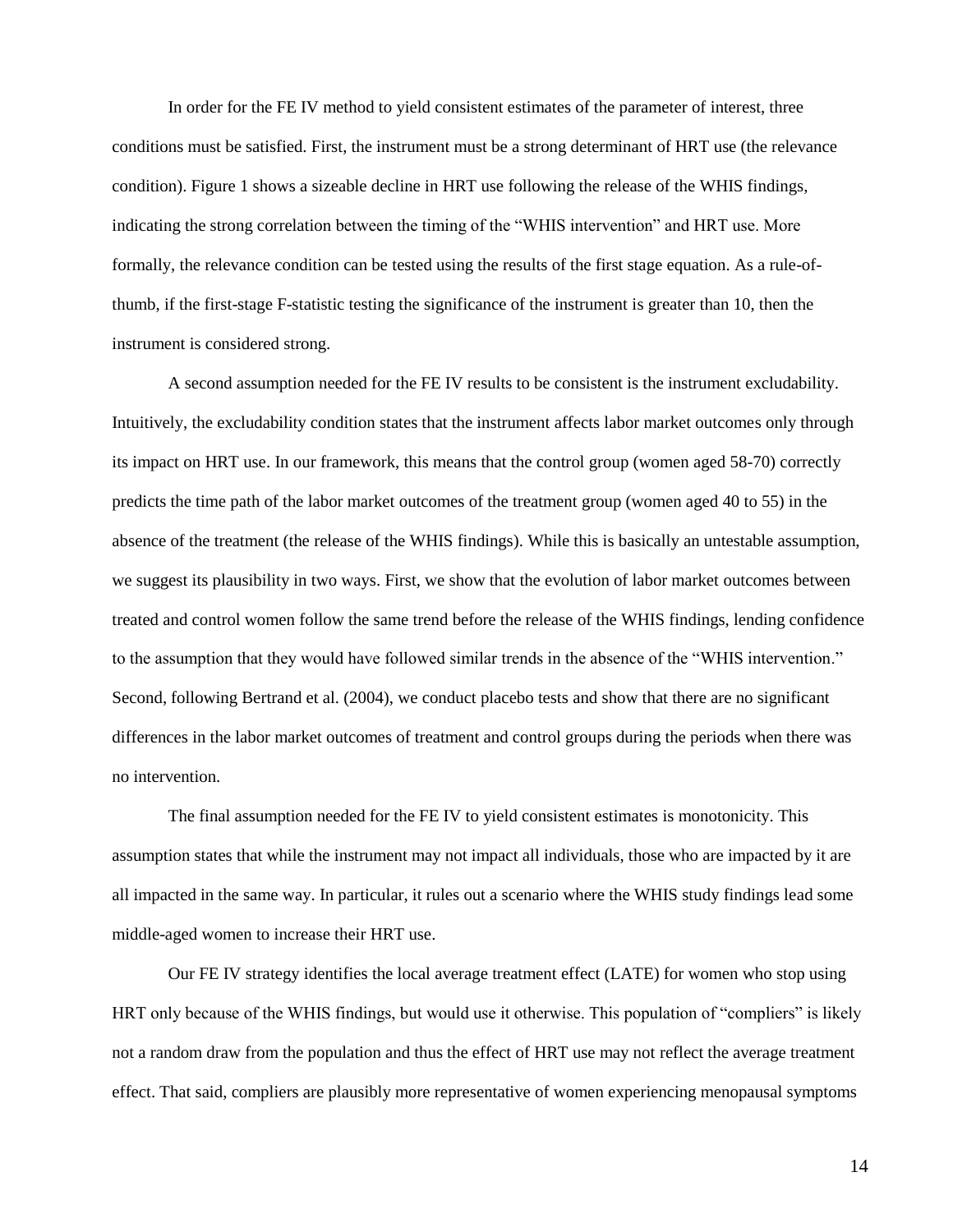that interfere with or prevent regular activities and thus our LATE has direct pertinence for public policy. We present our results and discuss instrument validity in Section 6.

#### **6. Estimation Results**

#### *6.1 Main Results*

 $\overline{\phantom{a}}$ 

Table 2 presents the main results. Fixed effects estimates of  $\delta_1$  from Equation 1 (reported in Column 1, Row 1) indicate that HRT use increases employment of middle-aged women by 1.9 percentage points or 2.44 percent.<sup>13</sup> This estimate, which is statistically significant at the 6 percent level, represents the average treatment effect if the strict exogeneity assumption is satisfied.

As discussed previously, FE estimates of HRT use may be biased if there are unobserved timevarying determinants of employment that are also correlated with individual HRT use. The remainder of Table 2 thus presents results from our fixed effects instrumental variable strategy that would alleviate such a bias. The first-stage estimate in Row 2 of Column 2 shows that women aged 40-55 decreased their HRT use on average by 5.3 percentage points after the release of the WHIS findings. This is a substantial reduction when compared to HRT use among this group of women before the announcement of the WHIS findings (14.14 percent). The F-statistic associated with the instrument is 41.09, well above the rule-of-thumb value of 10 used to assess the strength of the instrument.

In Column 3, we turn to the reduced form relationship between the instrument and the outcome variable. Our results indicate that employment of women aged 40-55 declined by a statistically significant 1.7 percentage points after the WHIS intervention as compared to the change in employment of women in the control group (i.e., those aged 58-70 and do not use HRT).<sup>14</sup>

 $13$  The mean employment rate of women aged 40-55 during the pre-WHIS period is 77.75 percent. Hence, the FE estimate of the impact of HRT use translates to an increase of 2.41 percent (100/77.75\*1.9=2.44). The FE model indicates an increase of 2 percentage points (s.e. 0.007) when all women aged 58-70 is used as the control group.

 $14$  The first-stage and reduced-form results when using all women aged 58-70 as the control group are  $-1.4$  percentage points (s.e. 0.010) and -1.2 percentage points (s.e. 0.007), respectively. Note that the reduced form estimates are statistically indistinguishable from each other but the first-stage results are not. In particular, in this case the F-statistic testing the significance of the instrument is significantly below 10.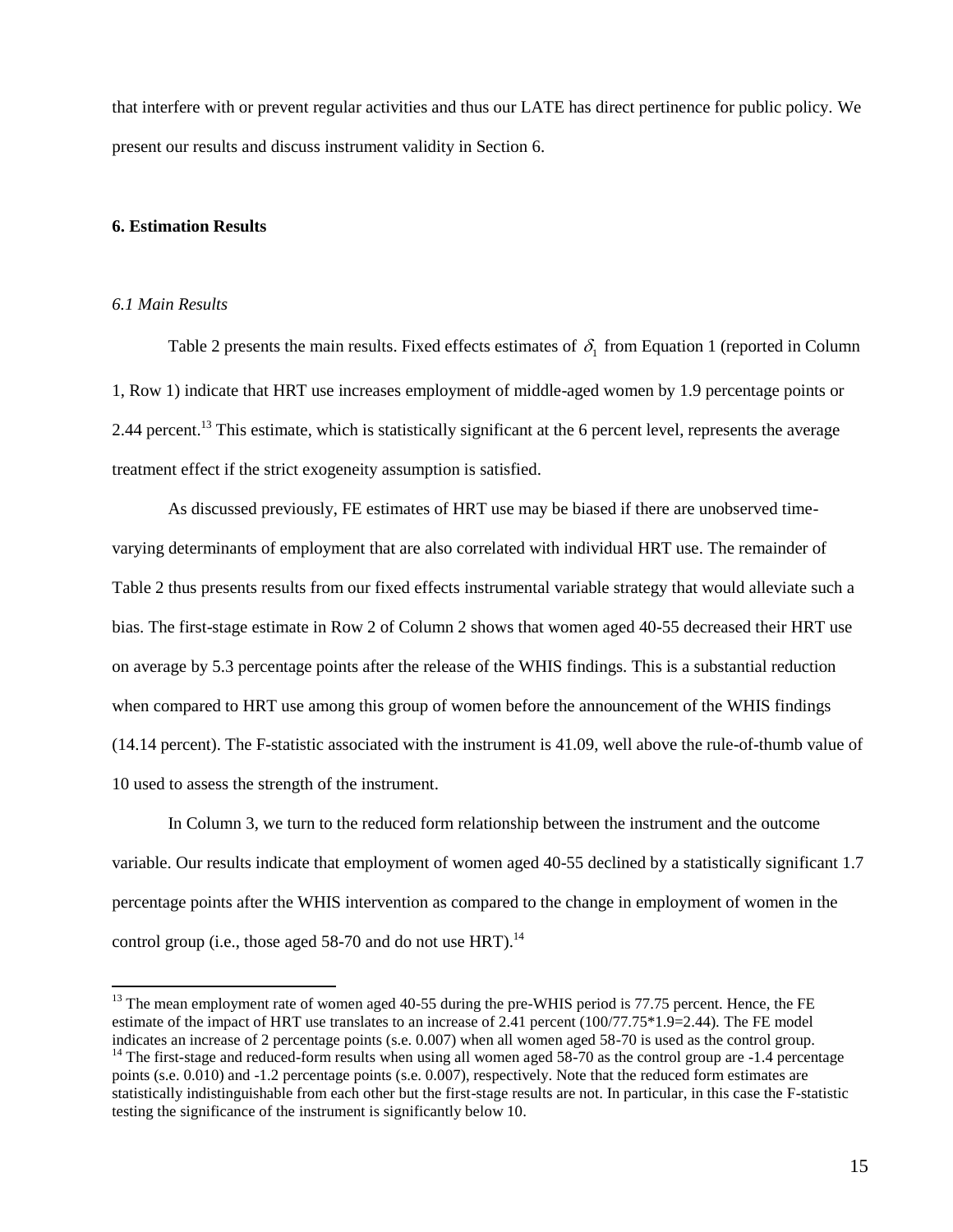The last Column of Table 2 combines the first-stage estimates with the reduced-form results to present the local average treatment effect of HRT use on employment. The point estimate suggests that HRT use increases employment among the sample of compliers by 32.6 percentage points. In our context, compliers consist of women who stop using HRT because of the WHIS findings and would continue to use HRT prescriptions otherwise. While it is not possible to identify individual compliers, it is possible to calculate their share among the analysis sample. In particular, when the treatment variable and the instrument are both binary, the share of the compliant subpopulation is given by the first stage coefficient of the instrument. This means compliers comprise 5.3 percent of women aged 40-55. Combined with counts of women aged 40-55 from Census data for 2001-2003 (33,632,732), this implies a national complier population of 1,782,535.

Two points are worth discussing. First, it is instructive to compare our FE IV estimate of the impact of HRT use on labor market outcomes to the labor market effects of other pharmaceuticals found in other studies. Such a comparison is complicated by the fact that the handful of studies on this topic differs greatly in the way they measure health, the outcome they study, their estimation strategy and the population of interest (Currie and Madrian, 1999). Most directly related to our study are Thirumurthy et al. (2008) and Garthwaite (2012). Thirumurthy et al. (2008) examine the impact of ARV treatment for HIV on the probability of labor force participation in western Kenya and find that ARV treatment is associated with a 20 percent increase in the labor force participation of AIDS patients within six months of treatment initiation. Garthwaite (2012) studies the effect of Vioxx, a commonly prescribed Cox-2 inhibitor, on the labor supply of elderly Americans and finds that the use of Vioxx increases the employment rate of elderly individuals with joint conditions by 38.5 percentage points. Our finding on the economic benefits of HRT use among middle-aged women is consistent with these studies.

Second, it should be kept in mind that we are able to measure the short-term impact of HRT use on the employment of complier women and this effect can be very different from the medium and long-term effects. As discussed before and detailed in Section 6.3, the most plausible channel through which HRT affects employment is menopausal symptoms. It is possible that women who stop using HRT after the WHIS

16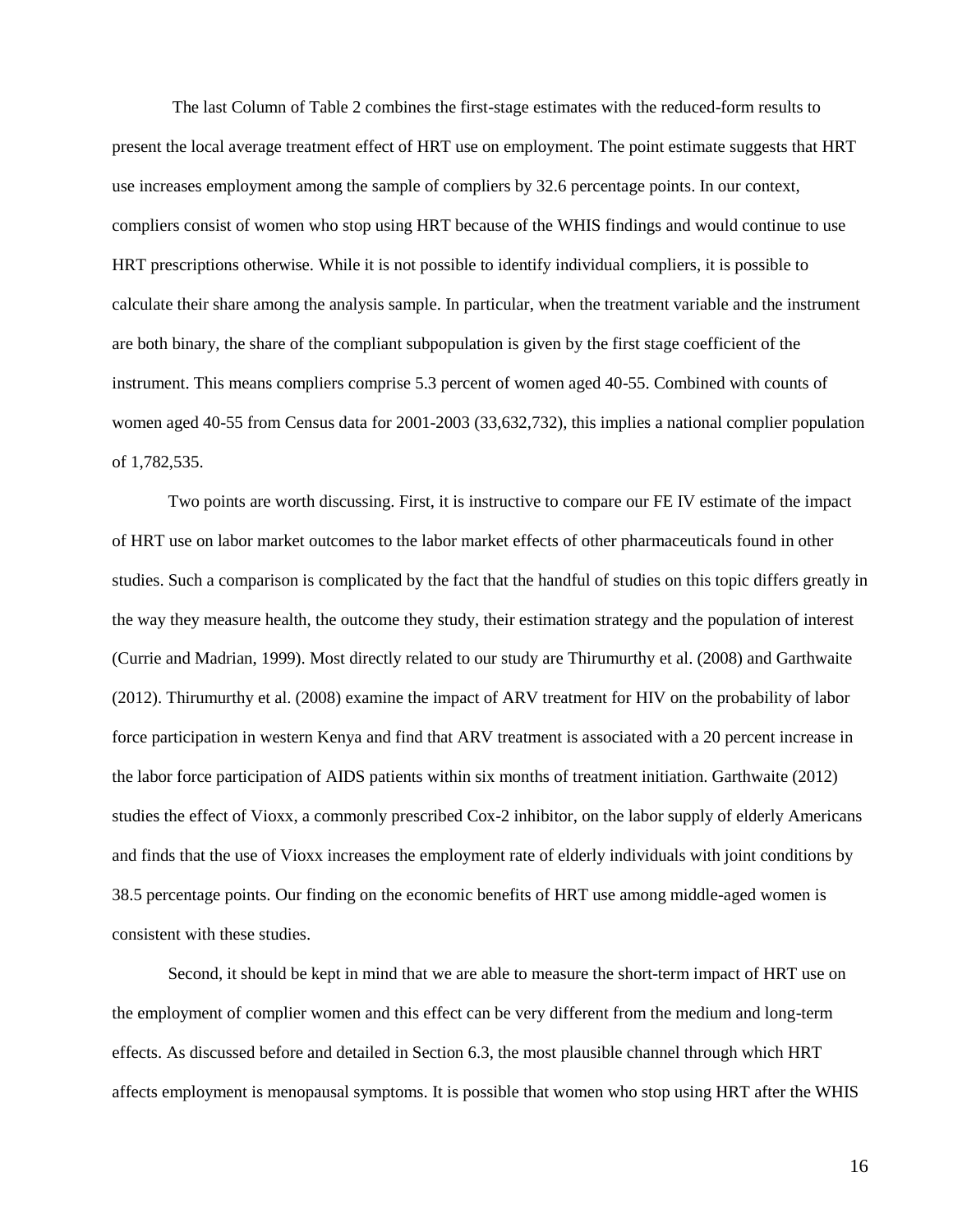findings have difficulty in managing the resurgence of negative menopausal symptoms but find alternative ways to cope with them over the longer term. Nonetheless, our results on the short-term effects of HRT use are still important for informing policy debates.

#### *6.2 Instrument Validity*

The validity of our FE IV estimate rests on three key assumptions described in Section 5. The point estimates in Column 2 of Table 2, along with the F-statistic associated with the instrument, indicates that our instrument satisfies the relevance condition.

While the excludability assumption cannot be tested formally, in this section we bring evidence on its plausibility in two ways. First, we show that pre-treatment trends in employment are similar among the treatment and control groups, lending support to the claim that the control group is appropriate in predicting the time path of employment among the treatment group in the absence of the WHIS intervention. Figure 3 plots the evolution of employment rates among our treatment and control groups using data from MEPS for the period 1998-2004. The figure shows that pre-WHIS trends in employment are very similar between women aged 40-55 and women aged 58-70 who do not use HRT. However, the trends diverge after the WHIS announcement: the employment rate among the control group increases while employment rate among the treated women shows a decline.

In order to test the equality of pre-treatment trends in employment more formally, we estimate the following equation using the annual household component of MEPS for 1998-2001:

$$
y_{it} = a_i + \sum_{t=2}^{T} b_t y e a r_t + c \text{ Women4055}_{it} + dX_{it} + \sum_{t=2}^{T} g_t y e a r_t * \text{Women4055}_{it} + \omega_{it}
$$
 (5)

The test of equality of pre-trends in employment between women aged 40-55 and women aged 58-70 who do not take HRT is a test that *g<sup>t</sup>* are jointly statistically indistinguishable from zero. Our regression results confirm the visual evidence in Figure 3: we cannot reject that  $g_t$  are jointly equal to 0 with a p-value of 0.38.

In order to shed more light on the plausibility of the exclusion restriction, we also estimate placebo regressions in the spirit of Bertrand et al. (2004). In particular, we use data from MEPS for the pre-WHIS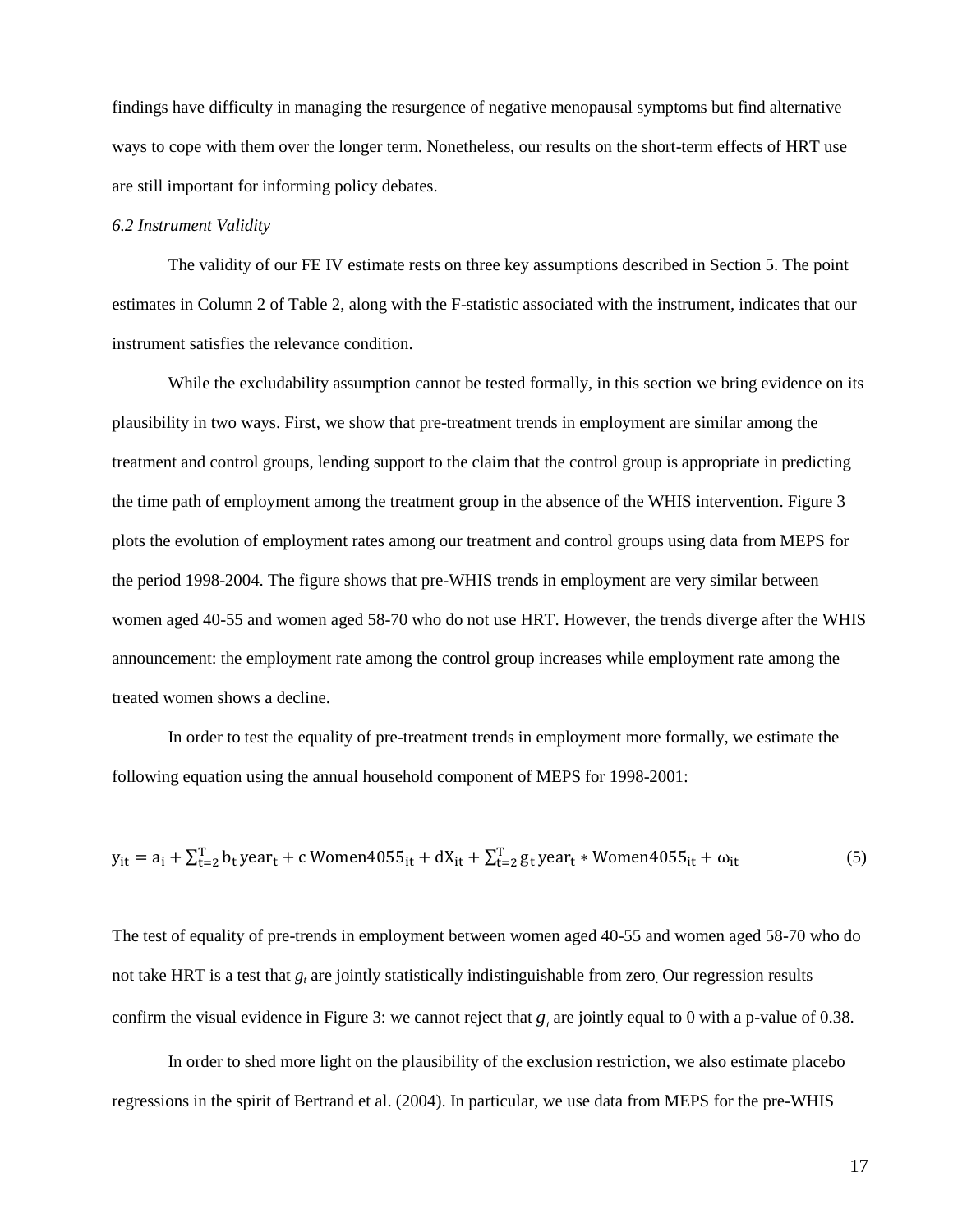period and assign "fake" intervention years for 1999 and 2000. We then estimate our reduced-form model using these data and the fake intervention indicator. The results, presented in Table 3, show that these fake intervention years do not have any differential impact on the employment of women in the treatment group relative to those in the control group. The point estimates are both positive (i.e., wrong signed) and statistically insignificant despite the much larger sample size.

The final assumption required for our FE IV results to yield consistent estimates of HRT use on employment is monotonicity. In our context, monotonicity implies that the release of the WHIS findings may not have impacted the HRT use of all women, but all impacted women were less likely to use HRT as a result of the WHIS findings. We see no reason to be concerned about the violation of this assumption. Taken together, the evidence in this section suggests that our instrument satisfies the validity conditions.

#### *6.3 The Health Channel*

The previous sections show a robust positive effect of HRT use on the employment of middle-aged women. However, the precise mechanism leading to this impact is not clear. Since HRT prescriptions were mainly used for the alleviation of negative menopausal symptoms, the most plausible channel through which HRT use impacts employment is female health. Unfortunately, it is not possible to explore this mechanism using data from MEPS due to two important limitations. The first limitation is the wording of the question assessing general health. The question reads: "I'd like to talk about (PERSON)'s health. In general, compared to other people of (PERSON)'s age, would you say that (PERSON)'s health is excellent, very good, good, fair, or poor?" Consider now the case of a person who reports having good health before the WHIS. This person may feel worse off after the WHIS compared to the period before, but if she believes that people in her age group experienced similar health declines, she might simply (as the question instructs her to do) incorporate the worsening of other people's health in her reference point and still report that she feels in good health. This indicates that we may not be able to detect meaningful changes in health even if there are such changes. Second, MEPS asks questions on other health related questions only in two rounds and the wording of the questionnaire changes between rounds, making them not suitable for our purposes.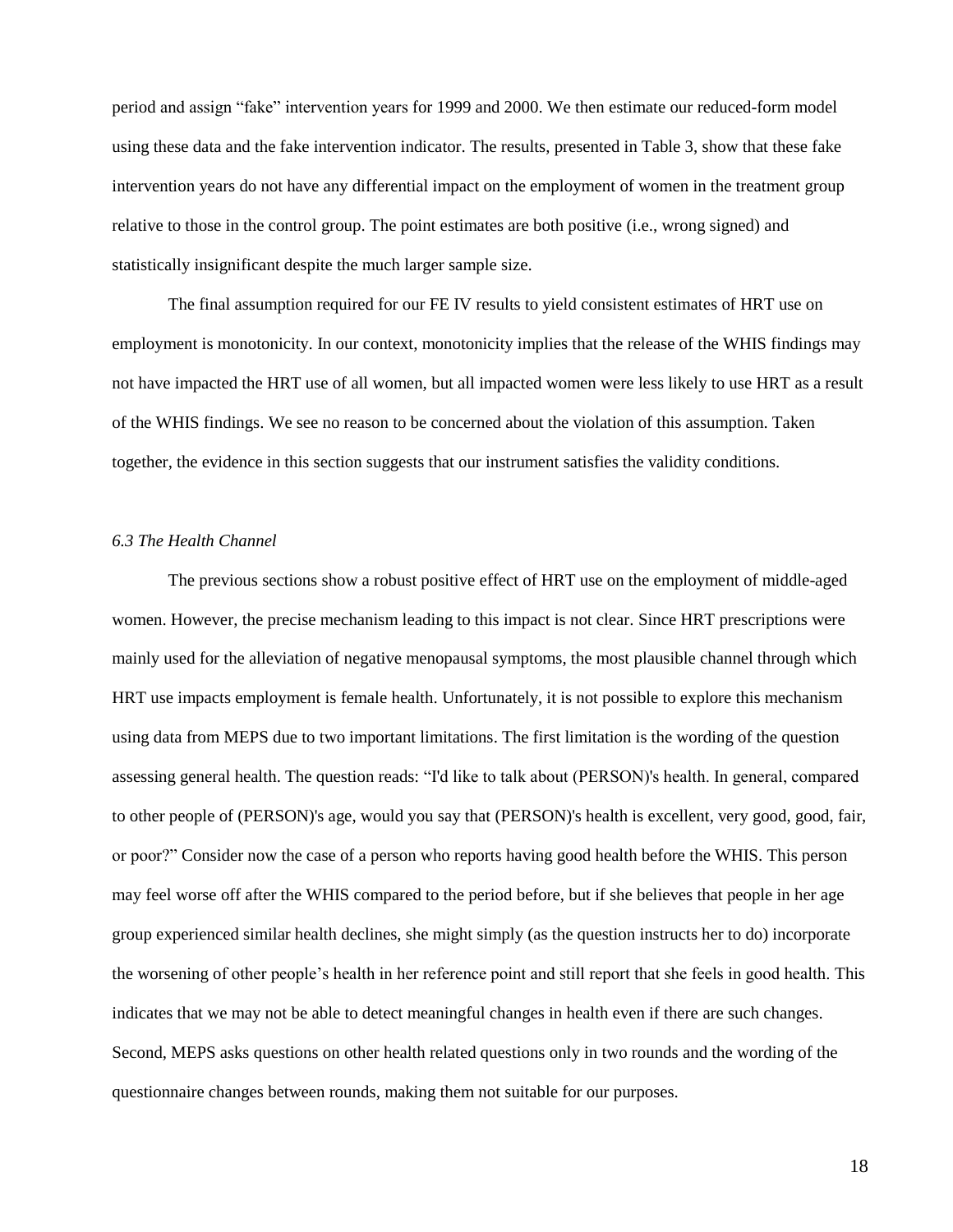Given the limitations of MEPS, in this section, we refer to prior medical literature examining the association between HRT use and health. Since our LATE results apply to the group of compliers (i.e. those who stopped using HRT as a result of the WHIS but would have kept using it otherwise), particularly relevant for our paper is the study by Cumming et al. (2011). The study, conducted in the UK, surveyed 1100 women (776 of whom were aged 40-60) who stopped using HRT after the WHIS to examine the impact of HRT use on recurrence of menopausal symptoms. The survey revealed that among women who had previously taken HRT for menopausal symptoms, 89.1 percent experienced a return of symptoms and 74 percent indicated that their symptoms were worse. Most importantly for our study, among women who reported a resurgence of menopausal symptoms, 37.5 percent said that these symptoms affected their ability to work, 45.1 percent had problems with decision making, 53.6 percent admitted that their relationships were negatively affected and 29.2 percent said that symptoms affected their social relationships. These findings, combined with previous economic literature linking biological factors to labor market outcomes (e.g., Ichino and Moretti, 2009) suggest that health is indeed a plausible mechanism behind our findings.

#### **7. Conclusions**

In this paper, we examine the impact of HRT use on the short-term labor market outcomes of middleaged women. We implement a fixed effects instrumental variables strategy that exploits the exogenous variation in HRT use arising from the release of the WHIS findings. Using data from MEPS for the period 2001–2003, we find that HRT use has an economically significant impact on the employment of women aged 40-55. Data limitations do not allow us to directly investigate the role of health in facilitating the beneficial impacts of HRT use on labor market outcomes. However, previous findings from the medical literature provide suggestive evidence that HRT use impacts employment by alleviating negative menopausal symptoms.

Our results represent a local average treatment effect that applies to the subsample of middle-aged women who stop using HRT because of the WHIS findings, but would continue to use it otherwise. While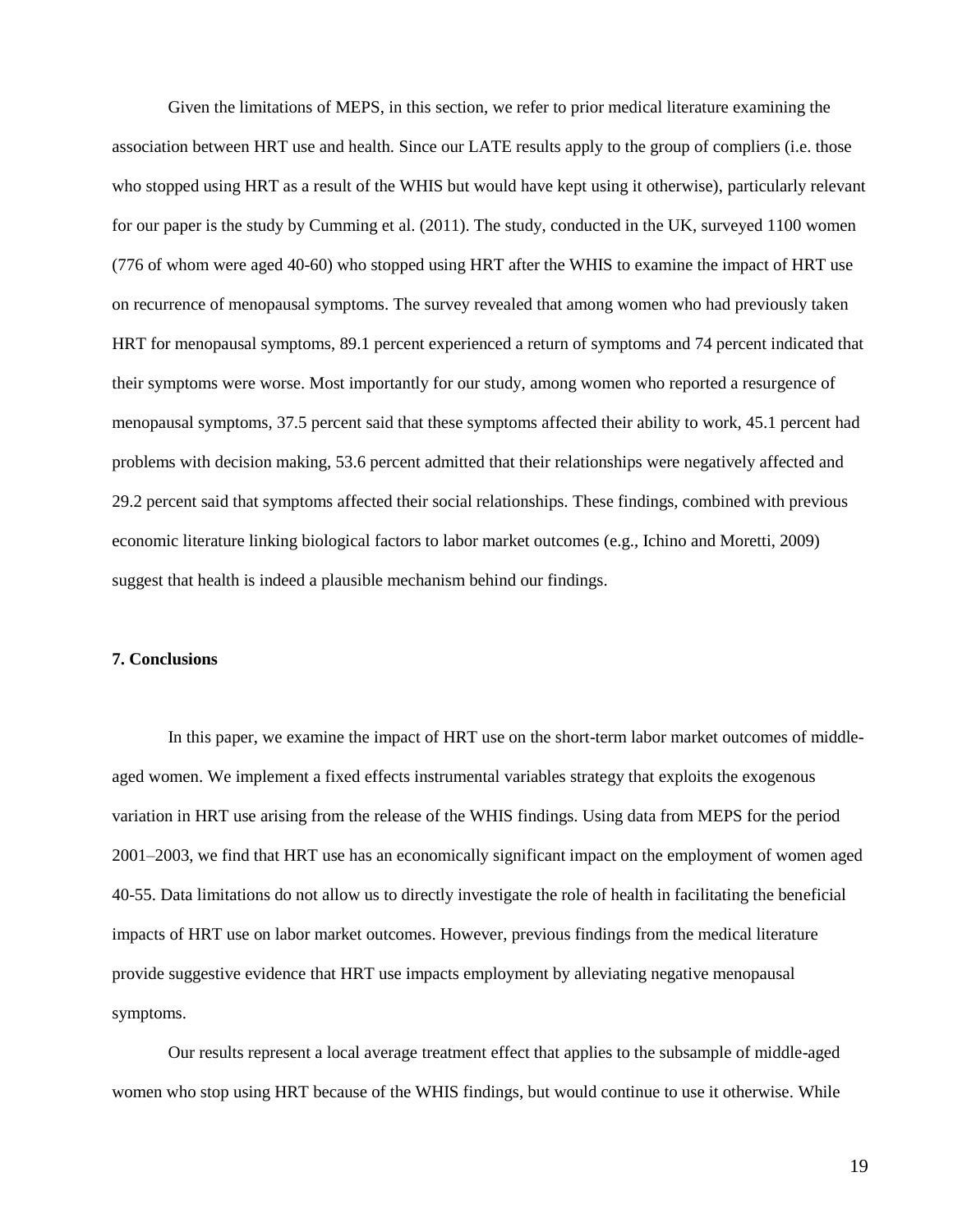compliers unlikely to be representative of the general population of middle-aged women, they are plausibly more representative of women experiencing menopausal symptoms that interfere with or prevent regular activities. This means our results have direct pertinence for public policy.

Given the shrinking cohort sizes and the policy debates on how to keep older workers in the labor market as long as possible, uncovering the role of medical treatments in achieving this goal is a major topic in the research agenda. Our results contribute to this debate by providing an important piece of information that should be taken into account in the cost-benefit analyses of HRT use.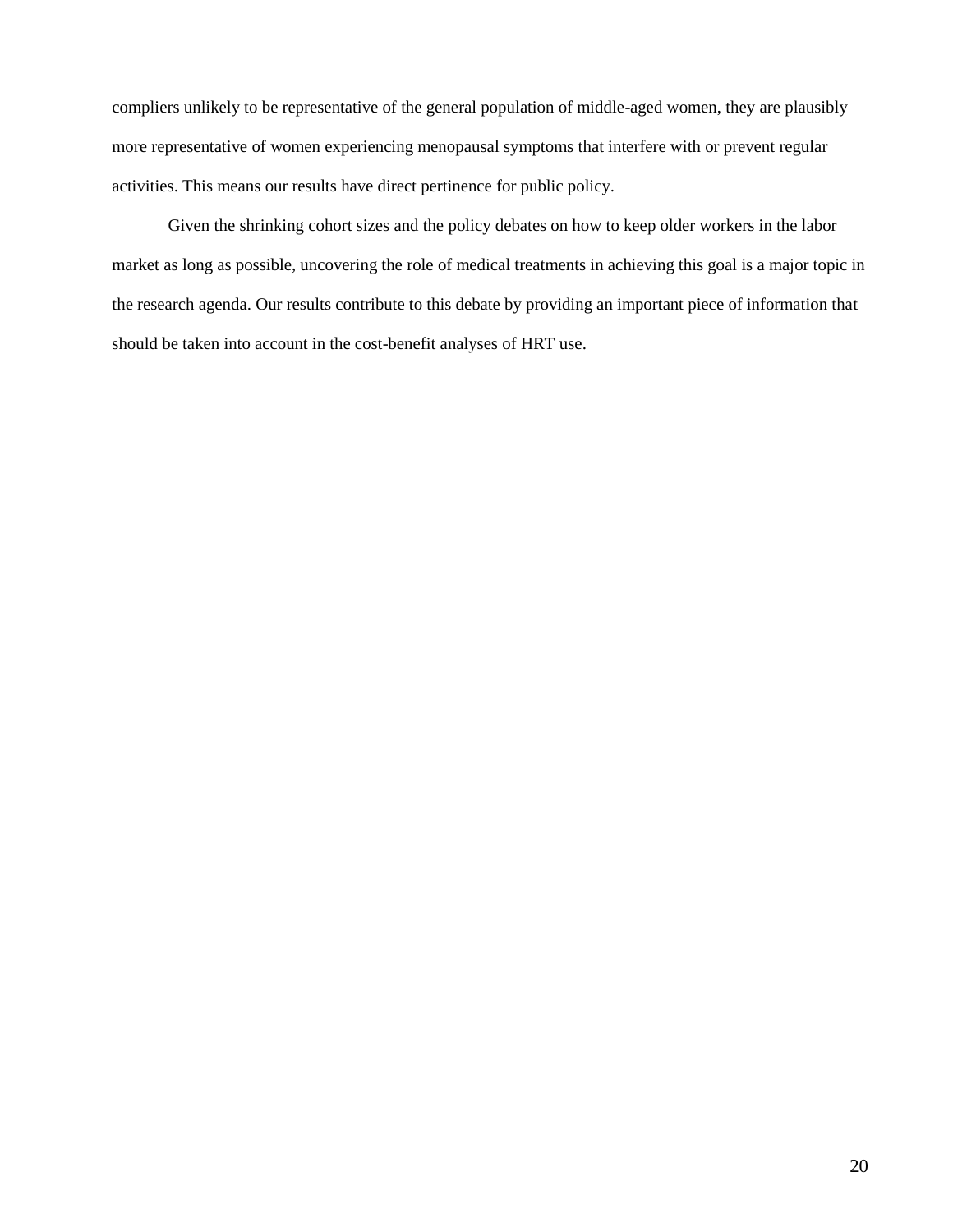#### **References**

Acemoglu, D., Autor, D., & Lyle, D. (2004) Women, war and wages: The effect of female labor supply on the wage structure at mid-century. *Journal of Political Economy*, *112* (31), 497-551.

Albanesi, S. & Olivetti, C. (2009). Gender role and medical progress. National Bureau of Economic Research, working paper 14873. Retrieved from http://www.nber.org/papers/w14873.

Angrist, J.D., & Pische, J.S. (2008). *Mostly Harmless Econometrics.* Princeton: Princeton University Press.

Angrist, J. D., Imbens, G. (1994). Identification and Estimation of Local Avrage Treatment Effects. *Journal of the American Statistical Association, 91* (434). 444-455.

Autor, D. H., Katz, L. F., & Kearney, M. S. (2008). Trends in U.S. wage inequality: re-assessing the revisionists. *Review of Economics and Statistics, 90* (2). 300-323.

Avis, N. E., Crawford S. L. and Sonja McKinlay, "Psychosocial, Behavioral, and Health Factors Related to Menopause Symptomatology" (1997), *Women's Health Research on Gender, Behavior, and Policy, 3(2)*

Bailey, M.J. (2006). More power to the pill: the impact of contraceptive freedom on women's life cycle labor supply. *The Quarterly Journal of Economics, 121,* (1). 289-320.

Barnabei et al, (2005). Menopausal Symptoms and Treatment Related Effects of Estrogen and Progestin in the Women's Health Initiative.*Obstetrics and Gynecology* 105 (5),1063-1073

Barrett, L., Cullis, W. Fairfield, L. and Nicholson, R. ,(1933) "Investigations of the menopause in 1000 women", *Lancet* 1:106-108

Berecki-Giself, Janneke, Nelufa Begum, Annette J. Dobson. ( 2009). Symptoms reported by women in midlife: menopause transition or aging? *Menopause: The Journal of the North American Menopause Society*, 16 (5).1021-1029

Berndt, Ernst, Stan Finkelstein, Paul Greenberg, Robert Howland, Alison Keith, A. John Rush, James Russell, and Martin Keller.(1998) "Workplace performance effects from chronic depression and its treatment,"*Journal of Health Economics*, 17, 511-535.

Bertrand, M., Duflo, E., & Mullainathan. S. (2004). How much should we trust difference-in-differences estimates. *The Quarterly Journal of Economics*, *119* (1). 249-275.

Black, S. E., & Brainerd, E. (2004). Importing equality: the impact of globalization on gender discrimination. *Industrial and Labor Relations Review, 57* (4). 540–559.

Black, S. E., & Chinhui, J. (2000). The rise of female professionals: women's response to rising skill Demand. *American Economic Review, 90* (2). 450–455.

Black, S. E., & Strahan, P. E. (2001). The division of spoils: rent-sharing and discrimination in a regulated industry. *American Economic Review, 91* (4). 814–831.

Bradley, C.J., D. Neumrk, Heather L. Bednarek, Maryjean Schenk,(2005). Short-term effects of breast cancer on labor market attachments: results from a longitudinal study. *Journal of Health Economics, 24, 137-160.*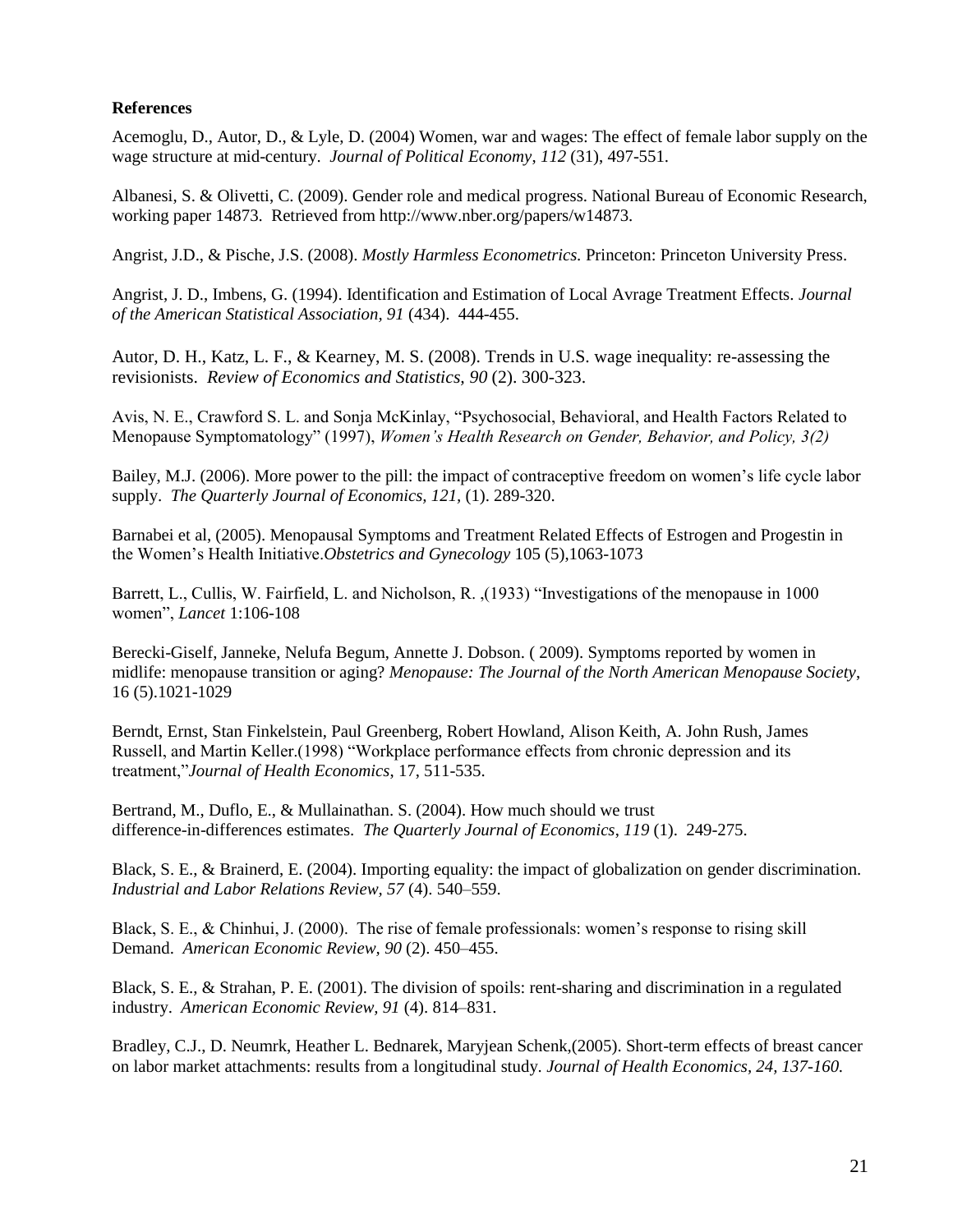Broekmans, F. J., Knauff, E.A. H., Te Velde, E. R., Macklon, N. S. & Fauser, B. C. (2007). Female reproductive ageing: current knowledge and future trends. *Trends in Endocrinology and Metabolism, 18* (2). 58-65.

Cameron, C. A. & Trivedi, P. (2005). *Microeconometrics: Methods and Applications.* Cambridge: Cambridge University Press.

Cardozo, L., Backmann, G., McClish, D., Fonda, D., & Birgerson, L. (1998). Meta-analysis of Estrogen therapy in the management of urogenital atrophy in postmenopausal women: second report of the hormones and Urogenital Therapy Committee. *Obstetrics & Gynecology*, *92* (4). 722-727.

Center for Medicaid and Medicare Services, "National Health Expenditure Projections 2007-2017," available online at: [http://www.nipcweb.com/NHE\\_Projections.pdf](http://www.nipcweb.com/NHE_Projections.pdf)

Cumming, Grant P.,Currie, Heather D., Panay, Nick, Moncur, Rik, Lee, Amanda J.(2011). Stopping hormone replacement therapy: were women ill advised? *Menopause International*,Vol. 17 Issue 3, p82

Currie, J. & Madrian, B. (1999). Health, Health Insurance and the Labor Market. In Orley C. Ashenfelter & David Card (Eds.), *Handbook of Labor Economics, Volume 3c* (3309-3416). Amsterdam, The Netherlands: Elsevier.

Duggan, Mark and Craig Garthwaite. (2012). Empirical Evidence on the Value of Pharmaceuticals. *The Oxford Handbook of the Economics of the Biopharmaceutical Industry*, 463-492. Oxford, UK: Oxford University Press.

Fentiman, I. S., D. Allen, M. Wheeler and J. Rymer, (2006) The influence of premenopausal hormones on severity of climacteric symptoms and use of HRT. *Climateric 9* (2):135-145

Garthwaite, C., (2012). The Economic Benefits of Pharmaceutical Innovations: The Case of Cox-2 Inhibitors. *American Economic Journal: Applied Economics*. 4(3): 116-137.

Gardener, D.G. & Shoback, D. (2007). *Greenspan's Basic Endocrinology (8th ed.).* Blackick, OH: McGraw-Hill Medical Publishing Division.

Goldin, C. (1990). *Understanding the Gender Gap: An Economic History of American Women.* New York, NY: Oxford University Press.

Goldin, C. (2006). The 'Quiet Revolution' that transformed women's employment, education and family. *The American Economic Review, Papers and Proceedings* (Ely Lecture), 1-21

Goldin, C. & Katz, L. (2002). The Power of the Pill: Oral Contraceptives and Women's Career and Marriage Decisions. *Journal of Political Economy, 110* (4). 730-770.

Greendale GA, Reboussm BA, Hogan P, Barnabei VM, Shumaker S, Johnson S, Barrett-Connor E (1998). Symptom relief and side effects ofpostmenopausal hormones: results from the Postmenopausal Estrogen/ProgestinInterventions Trial. *Obstet Gynecol* 1998; 92: 982-988

Greenwood, J., Ananth, S., & Mehmet, Y. (2005). Engines of liberalization. *Review of Economic* Studies, 72 (250). 109–133.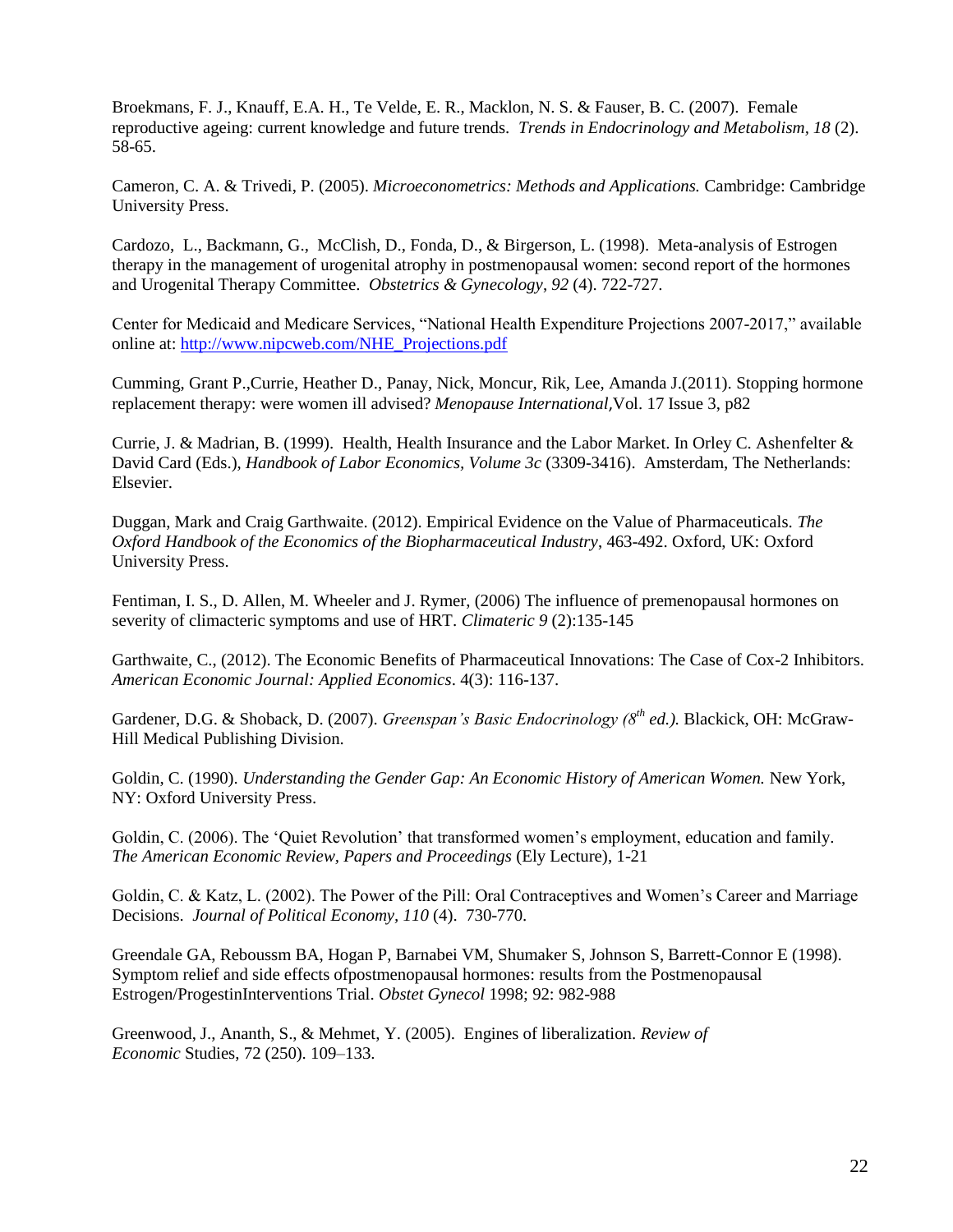Hays, J., Ockene, J. K., Brunner, E.L., Kotchen, J. M., Manson, J. E., Patterson, R. E., Argaki, A. K., Shurmaker, S. A., Brzyski, R. G., LaCroix, A. Z., Granek, I. A., & Valanis, B. G. Effect of estrogen plus progestin on health- related quality of life. *The New England Journal of Medicine*, *348* (19).

Hemminki, E., Kennedy, D. L., Baum, C. & McKinlay, S. (1988). Prescribing of non-contraceptive estrogen and progestins in the United States, 1974-1986. *American Journal of Public Health* 78 (11). 1479-1481.

Ichino, A. and Moretti, E., (2009). Biological Gender Differences, Absenteism and the Earnings Gap. *American Economic Journal: Applied Economics,* 1:1

Jacobsen, Bjarne K., Ivan Heuch, Gunnar Kvåle.(2003).Age at Natural Menopause and All-Cause Mortality: A 37-Year Follow-up of 19,731 Norwegian Women. *American Journal of Epidemiology 157(10).* 923-929.

Kennedy, D. et al. , (1985) . Noncontraceptive Estrogen and Progestins: Use Patterns Over Time. *Obstetrics and Gynecology 65 (March)* 443

Luoto, R., Jaakko Kaprio, Antti Utela (1994). Age at natural Menopause and Sociodemographic Status in Finland. *American Journal of Epidemiology 139 (12).* 1195-1205.

MacLennan A, Lester S, Moore V. Oral oestrogen replacement therapy versus placebo for hot flushes (Cochrane Review). In The Cochrane Library, Issue 2. Oxford: Update Software, 2001

Mvundura, M., (2007), Menopause Transition and Labor Maket Outcomes, PhD Thesis, Department of Economics, Georgia State University

North American Menopause Society, (2000), A Decision Tree for the use of Estrogen Replacement Therapy in Postmenopausal Women: Consensus Opinion of the North American Menopause Society. *Menopause: The Journal of the North American Menopause Society,* 7

Ockene, J. K. et al, (2005) Symptoms Experience After Discontinuing Use of Estrogen Plus Progestin. *Journal of the American Medical Association,* Vol 294(2)

Rokoff, J. and M.A. Hermann, (2010), Does Menstruation Explain Gender Gaps in Absenteism? NBER Working Paper # 16523

Skinner, J. and D. Staiger, Technological Diffusion of Hybrind Corn to Beta Blockers. in E. Berndt and C. M. Hulten (eds.) Hard-to-Measure Goods and Services: Essays in Honor of Zvi Griliches. University of Chicago Press and NBER

Sturdee, D. W. and N. Panay, (2010). Recommendations for the management of postmenopausal vaginal atrophy. *Climateric,*13(6): 509-522

The Women's Health Initiative Study Group, (1998), Design of the Women's Health Initiative Clinical Trial and Observational Study. *Controlled Clinical Trials*, 19: 61-109

Thirumurthy H, Goldstein M, Graff Zivin J. The Economic Impact of AIDS treatment: labor supply in Western Kenya. *Journal of Human Resources* 2008; 43: 511-552

Watkins, E.S., (1998), On the Pill: A Social History of Oral Contraceptives, 1950-1970 .Baltimore: The Johns Hopkins University Press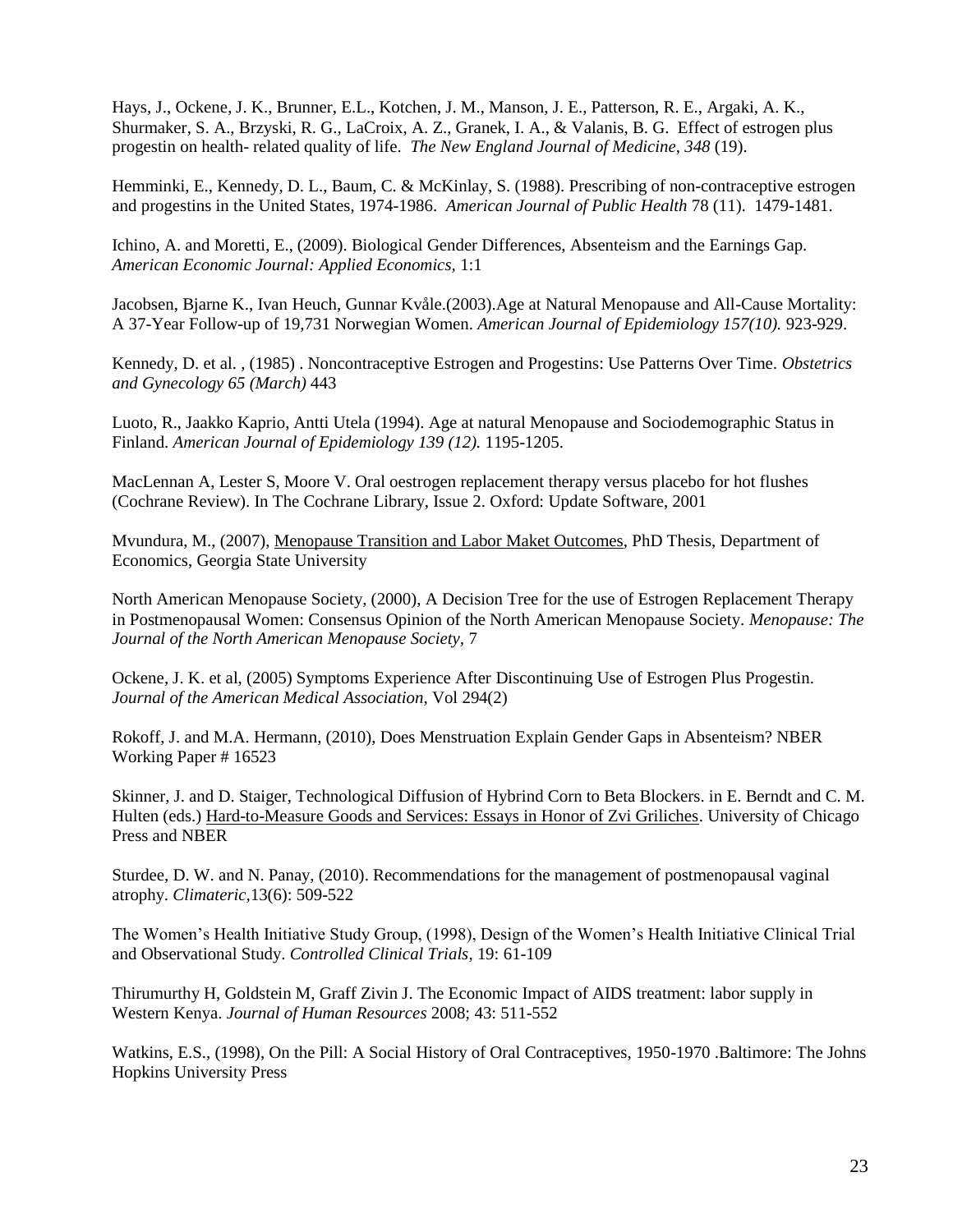Watkins, E. S., (2007a), The Estrogen Elixir, Baltimore: The John Hopkins University Press

Watkins, E. S., (2007b). The Medicalisation of Male Menopause in America. *Social History of Medicine* (20) 2: 369-388

Watkins, E.S., (2008). Medicine, Masculinity, and the Disappearance of Male Menopause in the 1950s. *Social History of Medicine* (21)2, 329-344

Weinberg, Bruce A., (2000). Computer use and the demand for female workers. *Industrial and Labor Relations Review* 53, 290–308

Wysowski,D. K., Linda Golden, and Laurie Burke, (1995) .Use of Menopausal Estrogen and Medroxyprogesterone in the United States, 1982-1992. *Obstetrics and Gynecology* (85) (1), 6-10

Writing Group for the Women Health Initiative Investigators (2002).Risks and Benefits of Estrogen plus Progestin in Healthy Postmenopausal Women. *Journal of The American Medical Association,* 288(3):321-333

Wooldridge, J., (2010), Econometric Analysis of Cross Section and Panel Data, Cambridge: The MIT Press.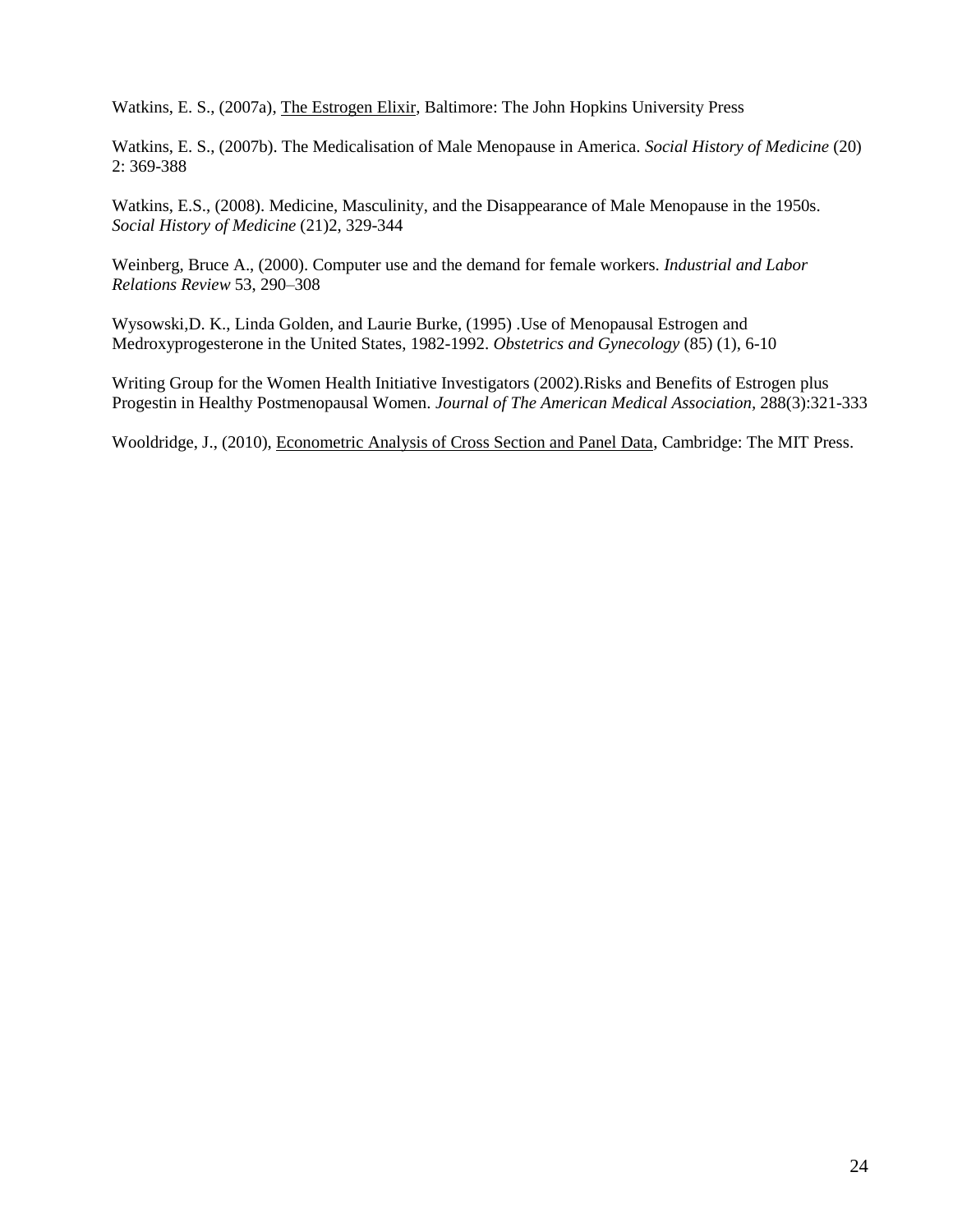#### **FIGURES**



**Figure 1: HRT use among women aged 40 to 55, MEPS 1999-2004**



**Figure 2: Employment rate of women aged 40 to 55, MEPS 1999-2004**

Notes: Data are from MEPS for 1999-2004. A woman is classified as using HRT if at any time during the round she reports having purchased HRT products at least once. She is counted as employed in round *t* in year *t* if she reports being employed at the interview date or during the references period for round *t* reference or if she has a job to return to at the interview date. All statistics are calculated using MEPS longitudinal weights.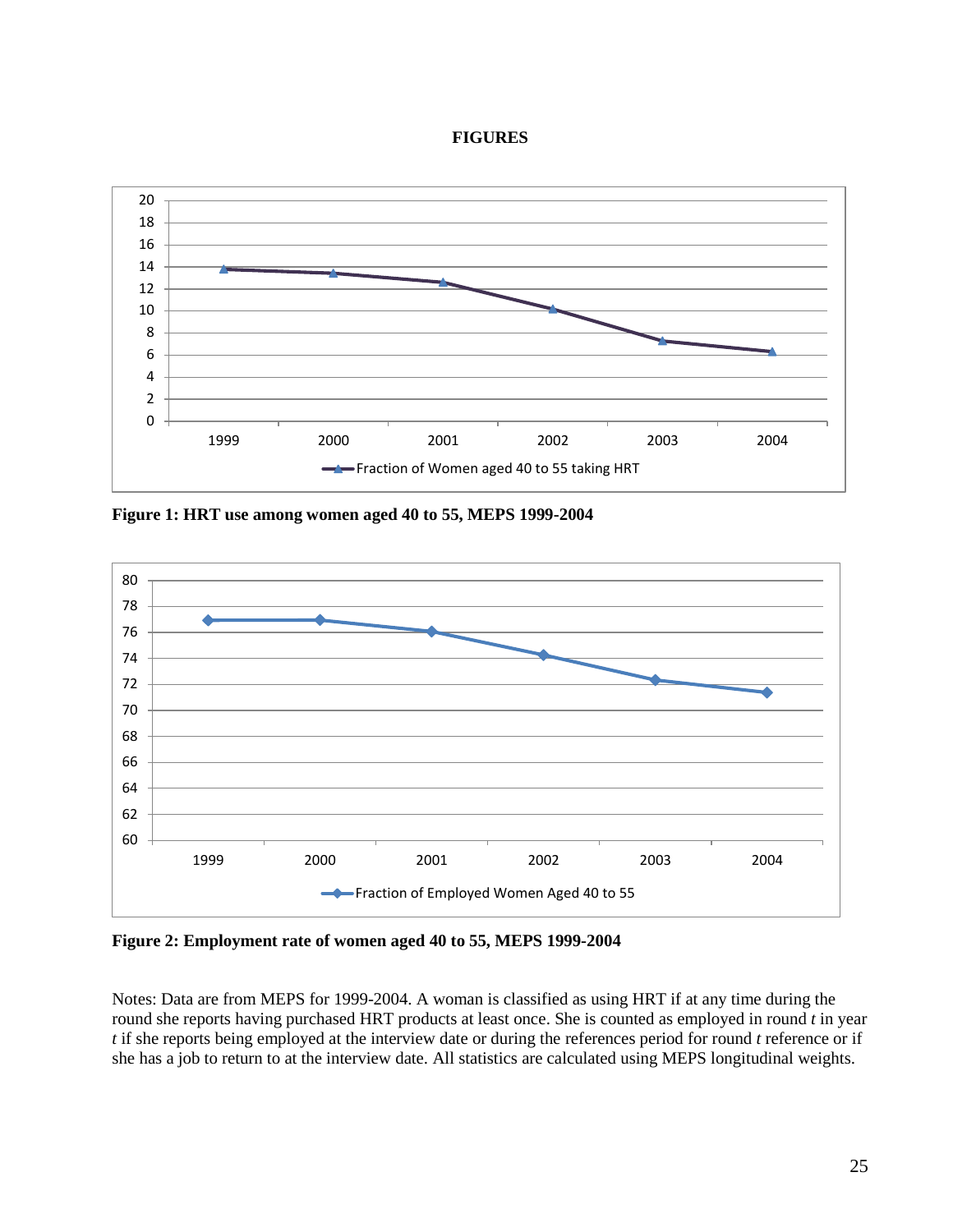

**Figure 3: Evolution of employment rates among treatment and control groups, MEPS 1998-2004**

Notes: Data are from MEPS for 1999-2004. A woman is classified as employed in round *t* in year *t* if she reports being employed at the interview date or during the references period for round *t* reference or if she has a job to return to at the interview date. All statistics are calculated using MEPS longitudinal weights.